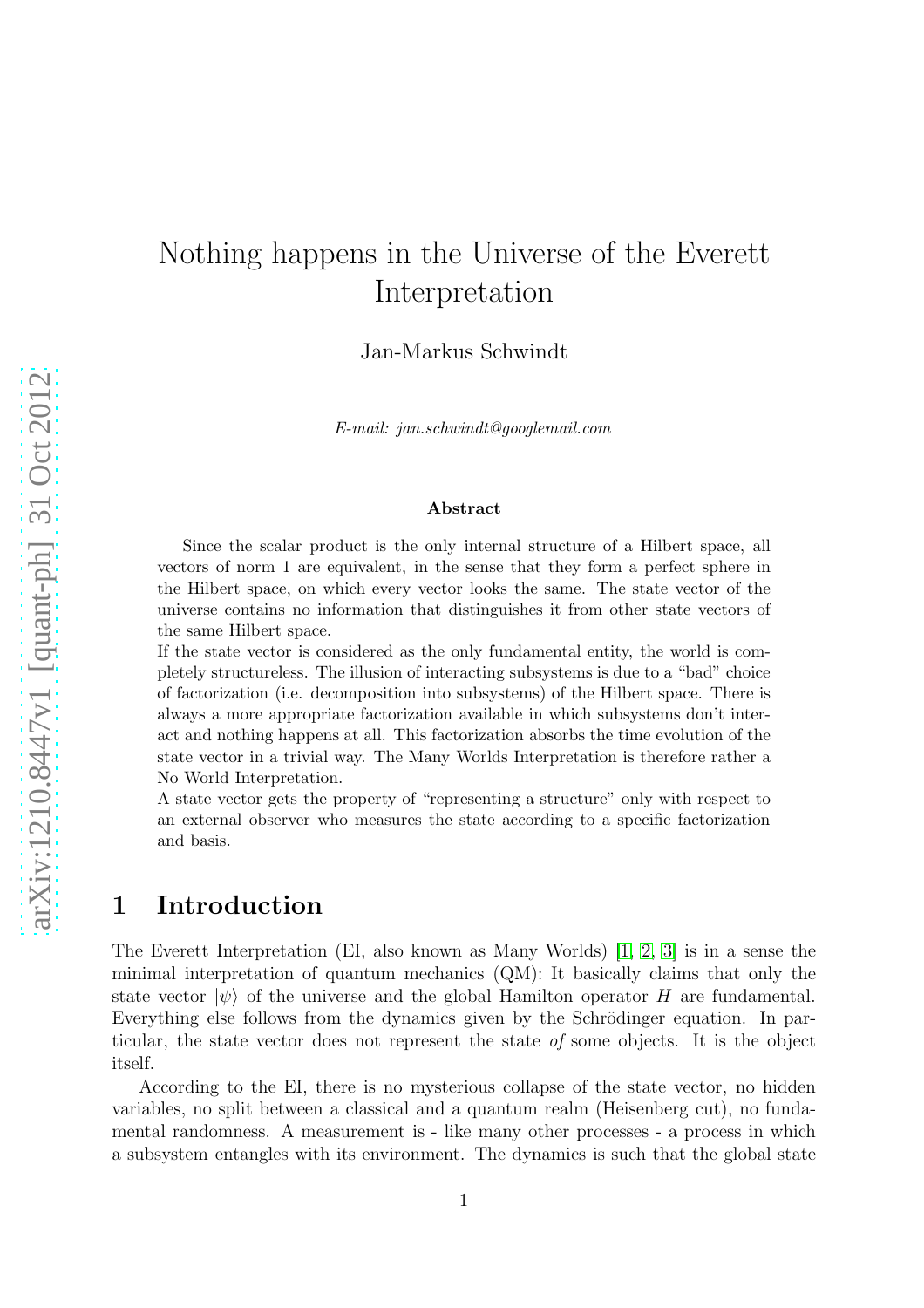vector is (roughly speaking) split into branches, one branch for each possible result a of the measurement:

<span id="page-1-0"></span>
$$
|\Psi_{\text{before}}\rangle \longrightarrow |\Psi_{\text{after}}\rangle = \sum_{a} c_a |\Psi_a\rangle \tag{1}
$$

Each branch then evolves independently, constituting a kind of "separate world" (hence the name Many Worlds Interpretation). The split is, however, only an apparent one; in fact the state vector remains a single state vector. This is a reason why  $|\Psi\rangle$ , in this context, should not be considered as being the state vector of some separately existing objects: These objects would really have to split when the state vector branches, and this "ontological excess" would make the EI unattractive.

The EI is very attractive for several reasons:

- It makes a minimal number of assumptions, and postulates a minimal number of entities (only H and  $|\Psi\rangle$ ; the branches are not separate entities, they are parts of  $|\Psi\rangle$  and arise naturally through the dynamics).
- It demystifies the measurement process. A measurement is a quantum interaction like anything else. This view is supported by the the theory of decoherence, which shows that entanglement and branching are totally natural in interactions of a subsystem with its environment.
- It is closer to our traditional understanding of science, because of its intrinsic determinism and realism.

The EI also has a burden, which comes with the small number of assumptions and entities: It needs to explain how the world that we experience emerges from it, in particular the classical behavior on macroscopic scales on one hand and the appearance of probabilities in quantum measurements on the other hand.

The two most serious and most discussed problems of the EI are these:

- How can the EI explain the observed probabilities in quantum measurements? I.e., why is the squared norm  $|c_a|^2$  of a branch equivalent to the probability an observer encounters for measuring the value  $a$ ? If an observer performs the "same" (equivalent) measurement many times, the state vector branches each time, and in the end there will be a branch for each combined result of the measurements. Each branch also contains one version of the observer. Each observer will conclude the probability for each value a from the statistics of the individual results he got. One can show that the norm of the part of the state vector corresponding to branches where observers *don't* get the right probabilities converges to zero when the number of measurements is increased [\[2\]](#page-21-1). The remaining question is whether or not this argument solves the problem (I think it does). In this paper, I will not deal with the probability problem, so I won't discuss this issue any further.
- The branching in eq.[\(1\)](#page-1-0) occurs only with respect to a specific basis. How can we determine this basis from the dynamics? This is refered to as the basis problem.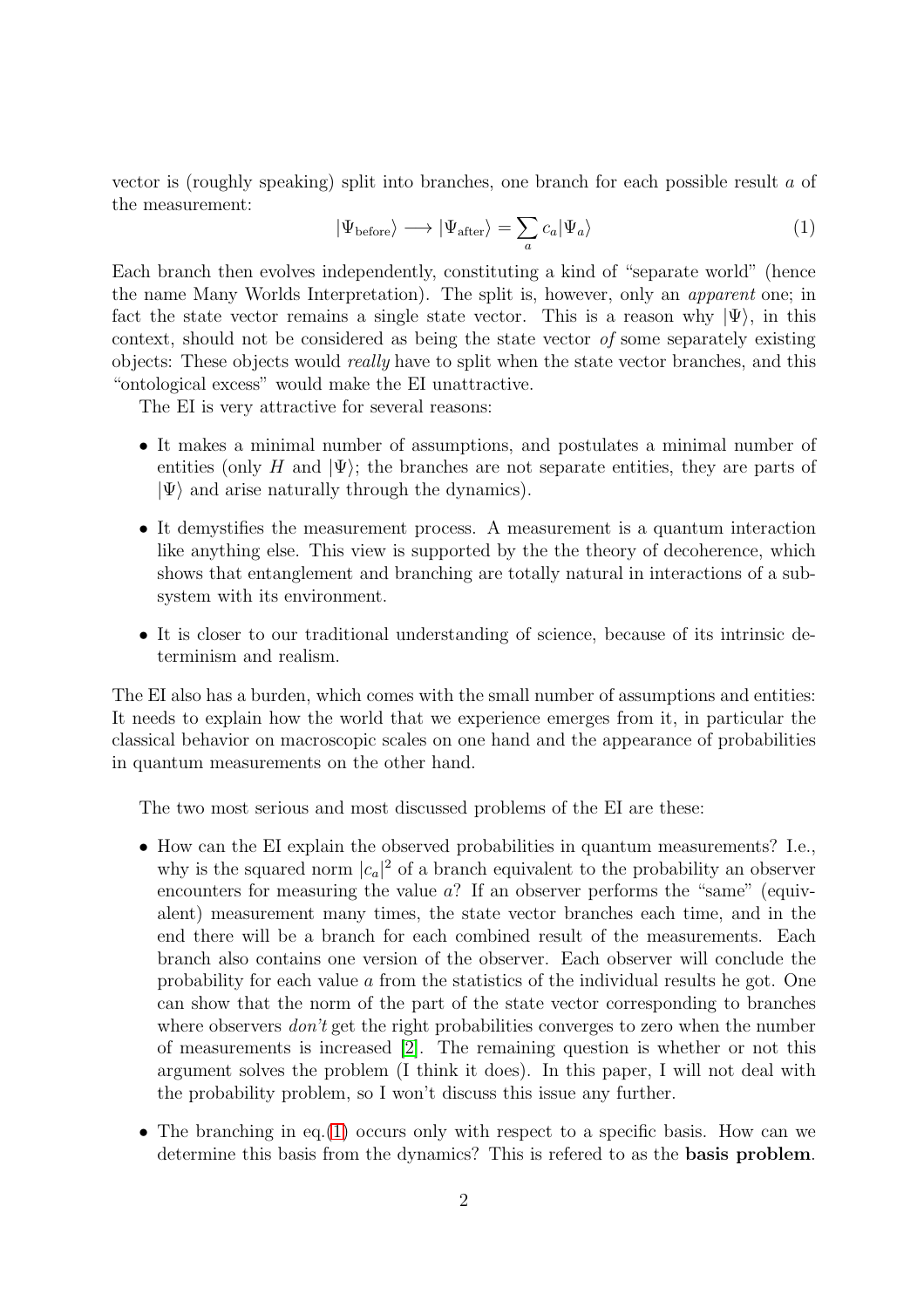The basis problem consists of two parts:

(A): How can the universe be split into subsystems appropriate to the measurement? I.e., how can the measurement device  $M$  and the system  $S$  to be measured be singled out within the global  $|\Psi\rangle$ ? In other words: How can we split the global Hilbert space  $\mathcal H$  into a tensor product

$$
\mathcal{H} = \mathcal{H}_{\mathcal{S}} \otimes \mathcal{H}_{\mathcal{M}} \otimes \cdots \tag{2}
$$

such that the factors represent what we see as the "objects" of the measurement? There are no "real" objects, but the *apparent* objects must be somehow justified as properties of the evolving state vector.

(B): What is the basis of  $\mathcal{H}_{\mathcal{S}}$  and  $\mathcal{H}_{\mathcal{M}}$  along which the branching happens?

The second part is solved by decoherence [\[4,](#page-21-3) [5,](#page-21-4) [6\]](#page-21-5): Once the factorization into subsystems has been done, the interactions of S with the environment (of which M is a part) lead to branching according to a specific basis, and in each of these branches, M will show a specific result.

The really tough part is  $(A)$ . One purpose of this paper is to show that it is the hard problem of the EI. I will refer to it as the **factorization problem**.

It is interesting that the factorization problem has received so little attention. Most authors focused on the part of the basis problem which is solved by decoherence. Only few authors have noticed that the factorization problem is a serious threat to the Everett interpretation [\[3,](#page-21-2) [7,](#page-21-6) [8\]](#page-21-7).

I think the reason is mainly that in almost all situations occuring in practice, the subsystems are already given (particles, cats, ...). The tensor product is considered bottomup, from the subsystems to the total system, not top-down, from the total system to the deduction of an "appropriate" decomposition into subsystems.

Wallace [\[9\]](#page-21-8) has claimed that the whole basis problem is not an issue, because it is not necessary to specify a basis for the EI to work. The choice of a basis in QM is like the choice of a sequence of spatial "constant time" hypersurfaces in General Relativity (GR). It is up to the user to define such hypersurfaces in order to solve a problem. But the physics of GR is independent of such a choice, and GR works without the requirement of such a choice to be specified.

I totally agree with Wallace that the analogy should be valid if the EI works. The only problem is that in GR there are frame-independent quantities, like the Ricci scalar, or the square of the Riemann tensor. So we can, independently of a choice of coordinates, decide whether two given manifolds have the same properties or not. The state vectors in QM, however, are all equivalent. The only structure internal to  $\mathcal{H}$  is its scalar product. Taking only the state vectors of norm 1, there is no structure available to distinguish them. They form a perfect complex sphere, and every vector looks the same. This turns out to play a central role for the factorization problem, and to be a challenge for the EI.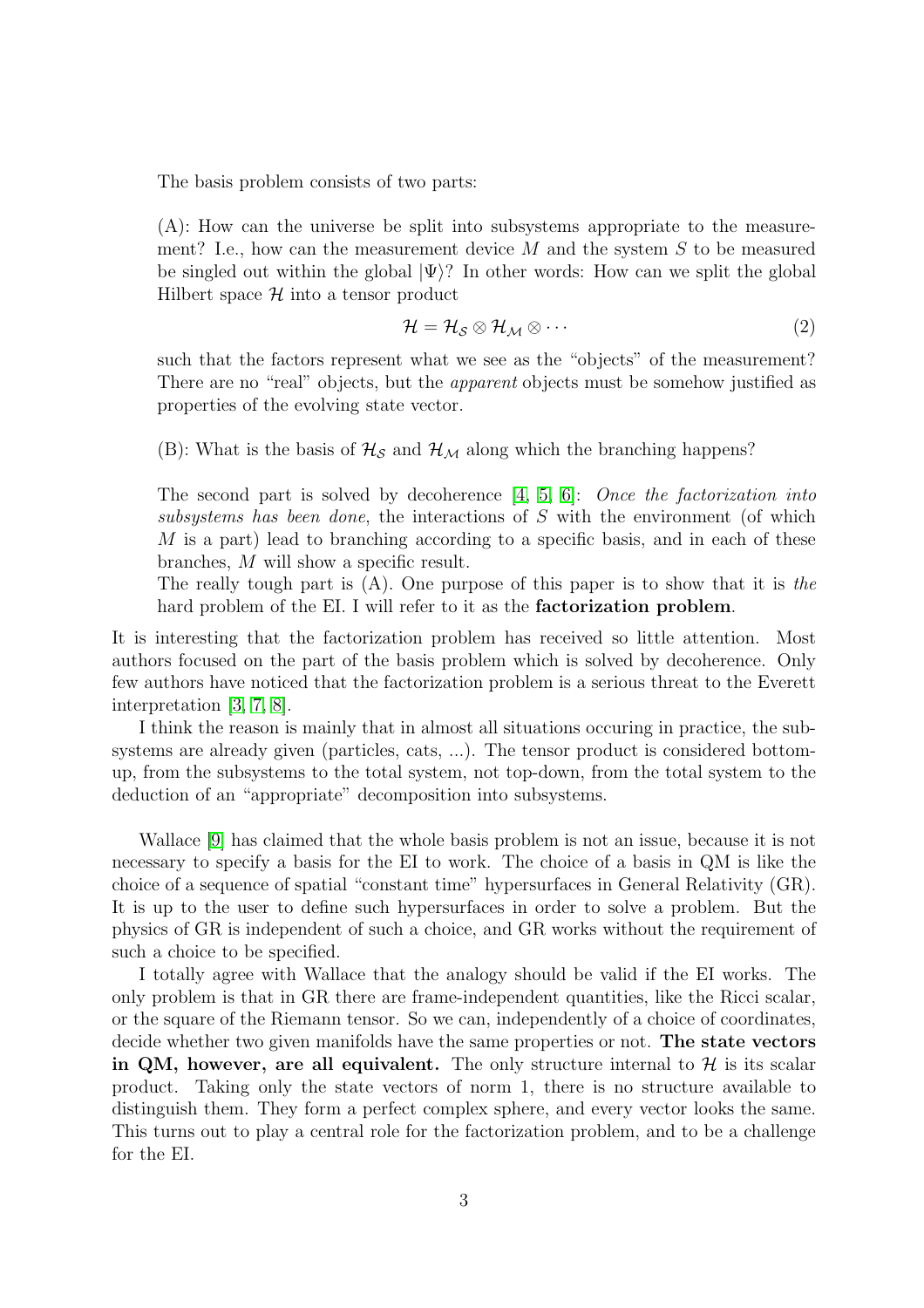I want to give two analogies to the argument I am presenting here:

### 1. Minkowski space:

As a vacuum solution of GR, Minkowski space describes an empty universe without curvature in which nothing happens. It is described, in an appropriate coordinate frame, by the line element

<span id="page-3-0"></span>
$$
ds^2 = -dt^2 + dx^2 + dy^2 + dz^2
$$
 (3)

But, using a different coordinate frame, we get the line element

<span id="page-3-1"></span>
$$
ds^2 = -d\tilde{t}^2 + \tilde{t}^2 \left(\frac{d\tilde{r}^2}{1 + \tilde{r}^2} + \tilde{r}^2 d\Omega^2\right).
$$
 (4)

This is still Minkowski space, but in this frame it looks like it is an expanding universe with negative spatial curvature. And of course we can construct much worse spatial hypersurfaces, in which Minkowski space looks like there are all kinds of spatial structures evolving in time.

I will call a frame like that of eq.[\(3\)](#page-3-0) a **Nirvana frame**: a frame in which it is obvious that nothing happens. A frame like that of  $(4)$  will be called **Samsara frame**: a frame in which it looks like something happens, although in fact nothing happens<sup>[1](#page-3-2)</sup>. My argument will be that in the EI, bases which show a branching are just Samsara frames. We can always find a Nirvana frame which shows that in fact nothing happened at all.

#### 2. Classical Phase space:

In classical mechanics, Hamilton-Jacobi Theory tells us that for each system it is possible to find a canonical transformation such that the generalized position and momentum variables  $Q_i$ ,  $P_i$  are constant. This constitutes a Nirvana frame of phase space. Nothing ever happens in this frame. Every classical system has "Nirvana character" in such a generalized phase space. If phase space were the only real thing, the fundamental stage of physics, one may ask why one should ever consider coordinates different from those of the peaceful Nirvana frame. But in classical mechanics, we use this generalized version of phase space only as a tool to describe the motion of the real particles which move through a three-dimensional space and have *real* positions  $q_i$  and *real* momenta  $p_i$ , and the generalized  $Q_i$ ,  $P_i$  are useful only because we can express  $q_i$  and  $p_i$  as functions of them. Alone and intrinsically the  $Q_i$ ,  $P_i$  have no meaning and cannot have one, because they describe, in an appropriate frame, a universe in which nothing happens at all. I will argue that the same is true for the state vector  $|\Psi\rangle$  of the universe.

Section 2 contains an outline of the EI, and a list of things that need to be explained from the dynamics of  $|\Psi\rangle$  if it is really fundamental. The factorization problem and its implications are discussed in detail.

In section 3 I will argue that  $|\Psi\rangle$  per se (without the help of distinguished operators acting on distinguished subspaces) contains no information at all, and that it is easy to choose

<span id="page-3-2"></span><sup>1</sup>These terms are used as a purely metaphoric analogy to certain ideas from Indian philosophy. I'm *not* trying to suggest a real connection between physics and such a philosophy.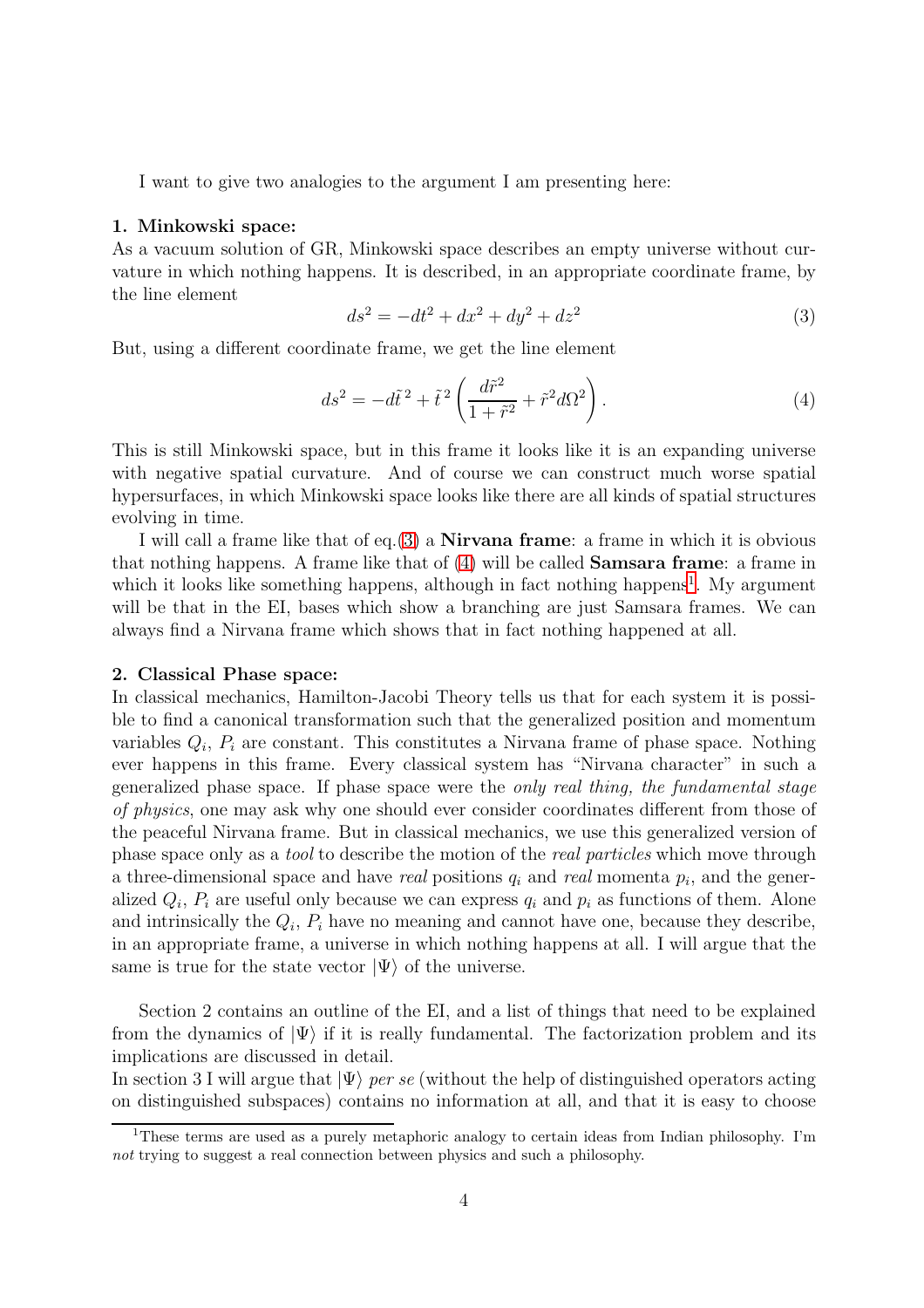a basis where  $|\Psi\rangle$  describes a structureless universe in which nothing happens.

In section 4, a simple measurement process is discussed. It is shown that the branching explanation of the process via entanglement and decoherence works only bottom up but not top down. I.e., if a factorization of the Hilbert space is **already given**, we can describe the interactions within that factorization (i.e. between the chosen subsystems) and get a branching that happens in the full Hilbert space according to a preferred basis within that factorization, the "decoherence basis". But if one starts from the full Hilbert space and the dynamics of the full state vector, it is possible to find a different factorization in which there are *no interactions at all* between the new subsystems.

The conclusion (section 5) is that if  $|\Psi\rangle$  were truely fundamental, choosing a basis in which the world has a structure is like choosing a coordinate system in which Minkowski space is an expanding universe. To render QM a senseful theory, one has to provide a distinguished factorization of the Hilbert space, based on entities other than  $|\Psi\rangle$ . Or one has to give up the idea of a universal  $|\Psi\rangle$  altogether. Possibilities and consequences are discussed.

Finally (section 6), the relation of the argument to other work in physics and philosophy is discussed.

# 2 The Everett Interpretation and the factorization problem

The postulates of QM provided by a typical textbook are:

- 1. The state of a quantum system  $S$  is described by ray of vectors in a complex Hilbert space H. Usually one represents the state by a normalized element  $|\Psi\rangle$  of the ray (called the state vector),  $\langle \Psi | \Psi \rangle = 1$ .
- 2. To each physical observable belonging to S corresponds a hermitean operator A acting on  $H$ . In a measurement
	- (a) the measured value  $\lambda$  is an eigenvalue of A;
	- (b) the state  $|\psi\rangle$  of the system gets projected onto the eigenspace corresponding to  $\lambda$  ("collapse");
	- (c) the probability for obtaining  $\lambda$  is  $\langle \psi | P_{\lambda} \psi \rangle$ , where  $P_{\lambda}$  is the projection on the eigenspace.
- 3. The time evolution of a state  $|\psi\rangle$  is determined by a Schrödinger equation

$$
i\frac{d}{dt}|\psi\rangle = H|\psi\rangle\tag{5}
$$

where  $H$  is the Hamilton operator representing the observable which measures the system's energy.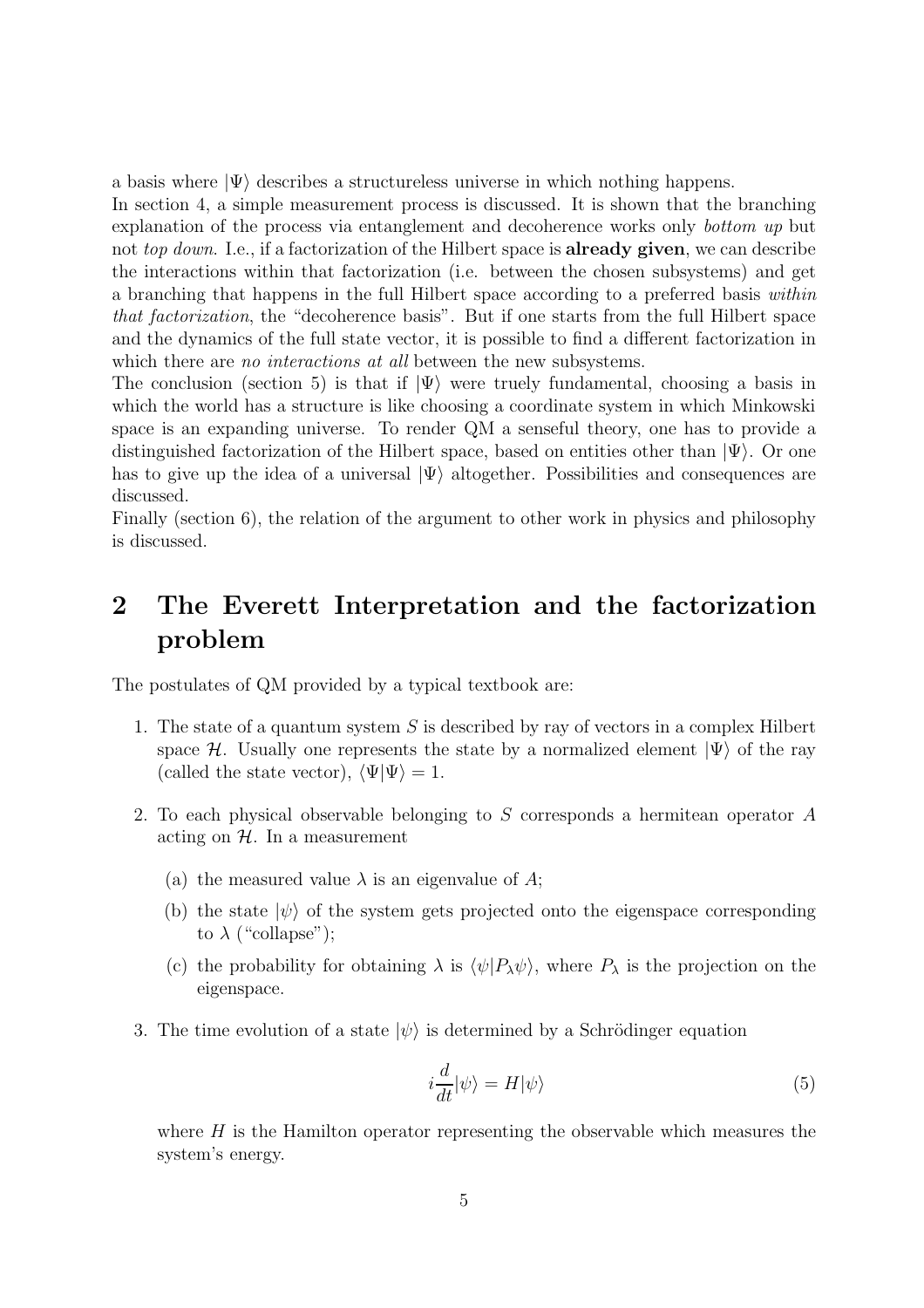The claim of the EI is essentially that only postulates 1 and 3 are fundamental, while postulate 2 arises as a consequence of 1 and 3, on a subjective level, i.e. as the impression gained by an observer performing a series of measurements.

The description of a measurement given by the EI is claimed to be as follows: A measurement is a QM process that is completely covered by the dynamical evolution of the state vector  $|\Psi\rangle$  of system + measurement device + observer + environment, according to the Schrödinger equation. (The Hilbert space in which this state vector lives is the tensor product of the Hilbert spaces corresponding to each of the items). The Hamilton operator contains interaction terms which enforce an entanglement of the system with the measurement device, and further with the observer and the environment. As a consequence,  $|\Psi\rangle$  is (approximately, in an appropriate basis) split into several branches, i.e. a sum of terms, where each term corresponds to one possible result of the measurement. Each term contains the state of an observer who thinks he has projected the state of the system according to a hermitean operator. But in fact, no projection has taken place, only an entanglement, and the only hermitean operator acting was the global Hamilton operator.

There are a number of things the EI has to explain if it is supposed to be the correct stage for QM:

### • Factorization:

How does the appearance of objects arise? I.e., why is it "natural" to factorize the global Hilbert space into a tensor product of Hilbert spaces, such that each factor makes sense to us as the Hilbert space of an object we can distinguish from the rest of the "world", where the "world" is an arrangement of many such objects. This is the factorization problem mentioned in the Introduction. Given that there are infinitely many possibilities to factorize a Hilbert space  $\mathcal{H}$  (unless the dimension of  $H$  is a prime number): Why is there a choice that is distinguished by describing the "objects" of our "world"? The preferred choice must somehow arise from the state vector and its dynamics. It must be a choice that lets the state vector or its time evolution appear in a particularly simple way, or that lets the dynamics of the chosen subsystems appear as independent as possible, or something alike.

Tensor factorizations can be constructed in the following way: If the dimension of H is a finite number  $n = pq$ , choose a basis and label the basis vectors with double indices,  $\{|e_{ij}\rangle\}$ , where i runs from 1 to p, j from 1 to q. Then write

$$
|e_{ij}\rangle = |f_i\rangle \otimes |g_j\rangle \tag{6}
$$

and consider the  $\{|f_i\rangle\}$  as a basis of subsystem S1, the  $\{|g_i\rangle\}$  as a basis of subsystem S2. This *defines* the subsystems. If p or q is non-prime, the factorization can be continued. If the dimension of  $H$  is infinite, one or both of the indices can be chosen to run from 1 to  $\infty$ . Some choices  $\{|e_{ij}^{(1)}\rangle\}$  and  $\{|e_{ij}^{(2)}\rangle\}$  are equivalent in the sense that the transformation between them is only a transformation within S1 and S2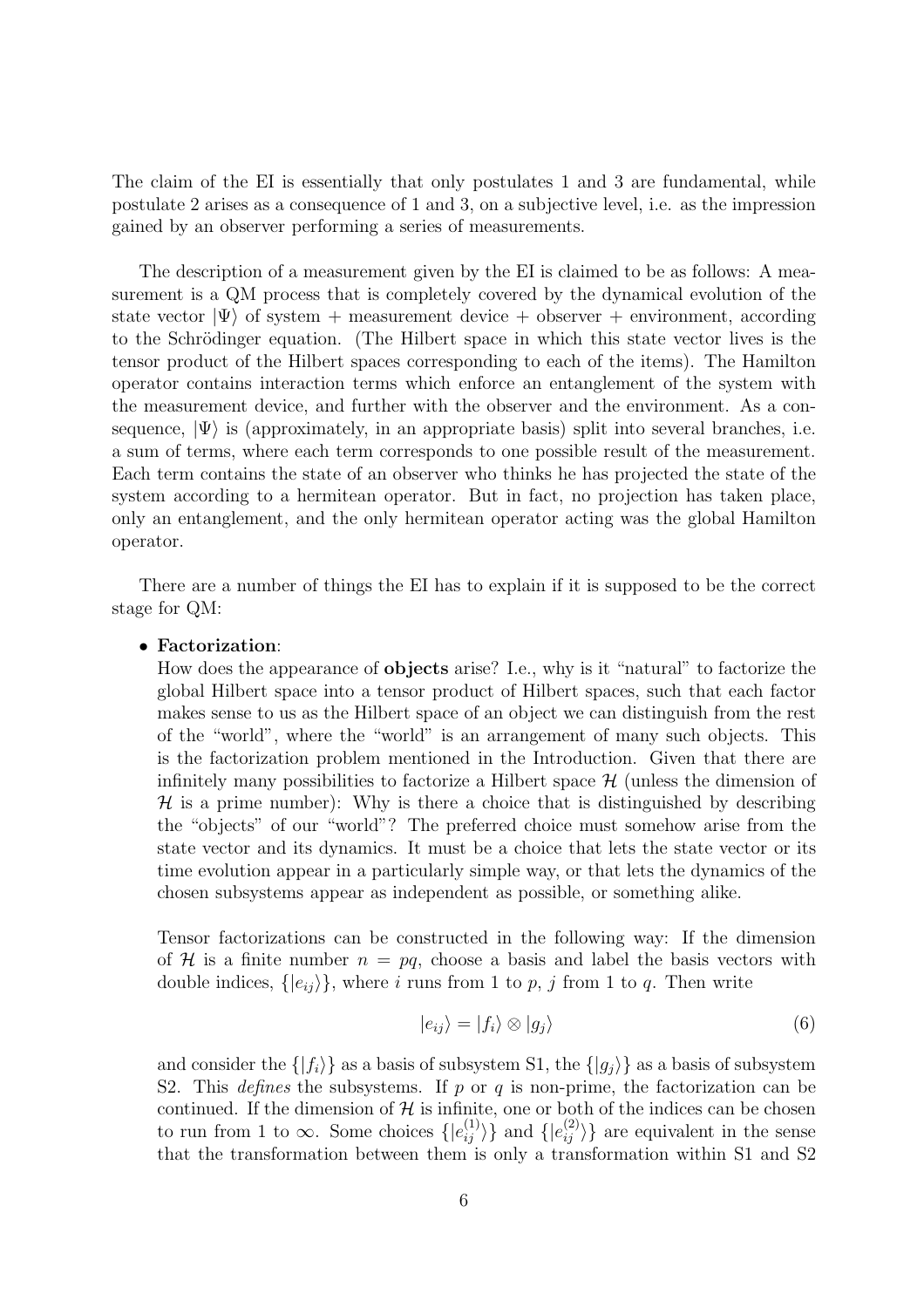separately, i.e. they both correspond to the same split of the entire system into two subsystems, only the basis for those subsystems is different. But for most choices, the split into an S1 and an S2 will be truely different. I will refer to  $\{|e_{ij}\rangle\}$  as the factorization basis.

Are we allowed to choose the factorization in a time-dependent way? With time-dependent  $\{|e_{ij}(t)\rangle\}$ ? Since  $|\Psi\rangle$  depends on time, and we are discussing subsystems that arise as "meaningful" from its time dependent behavior, why should we not allow these emerging subsystems to move their "position"/"orientation" within the global Hilbert space? (With subsystems I mean the Hilbert space factors, not the corresponding factors of the state vector.) This is also reasonable if one wants to keep a certain equivalence between the pictures of QM. A picture is a vector identification map (VIM) that tells us which state vector in the Hilbert space at time  $t_2$  is "equal" to a state vector in the Hilbert space at time  $t_1$ . In the Schrödinger picture, the state vector evolves according to the Schrödinger equation; in the Heisenberg picture, it does not evolve at all, i.e. the state vectors are identified along their trajectory. If a factorization is constant in the Schrödinger picture, it will in general not be constant in the Heisenberg picture, and vice versa. Deutsch [\[3\]](#page-21-2), for example, in his approach to the EI, discusses everything in the Heisenberg picture. His factorizations have to depend on time, because otherwise no entanglement could happen. The state vector is constant, so the only way how it can represent the process of entanglement between interacting subsystems is when its decomposition is not constant. If we want to keep the pictures on equal footing, we should also allow for time dependent decompositions in the Schrödinger picture. However, one may argue that in the EI, the Schrödinger picture is singled out: The dynamics should happen in the state, not in the operators, because operators are not fundamental  $[6]$ . Still, even when the Schrödinger picture is preferred, I don't see any principle that forbids subsystems to change their "position"/"orientation" in the global Hilbert space.

Some comments about the time evolution of the subsystems' states are in order. The Hamilton operator (here for the generic case of an explicit time dependence) can, for a given split into two subsystems, be decomposed

<span id="page-6-0"></span>
$$
H(t) = H_1(t) \otimes \mathbf{1} + \mathbf{1} \otimes H_2(t) + H_{\text{int}}(t), \tag{7}
$$

and then, because there are infinitely many ways to write  $H(t)$  in such a form, one may choose the one in which  $H_{int}(t)$  is, at each time, "minimal" in a certain sense I will not specify any further. Again, this is an unusual task, because usually the subsystems, their internal Hamilton operators and their interaction are already given. Here, the decomposition of  $H(t)$  defines the interaction.

If (a) the factorization is constant, i.e.  $\{|e_{ij}\rangle\}$  does not depend on time, and if (b)  $H_{\text{int}}(t)|\Psi(t)\rangle$  is zero for some time interval, and if (c)  $|\Psi(t)\rangle = |\psi_1(t)\rangle \otimes |\psi_2(t)\rangle$ at the beginning of that time interval, then each subsystem state will evolve independently according to a Schrödinger equation with Hamilton operators  $H_1(t)$  and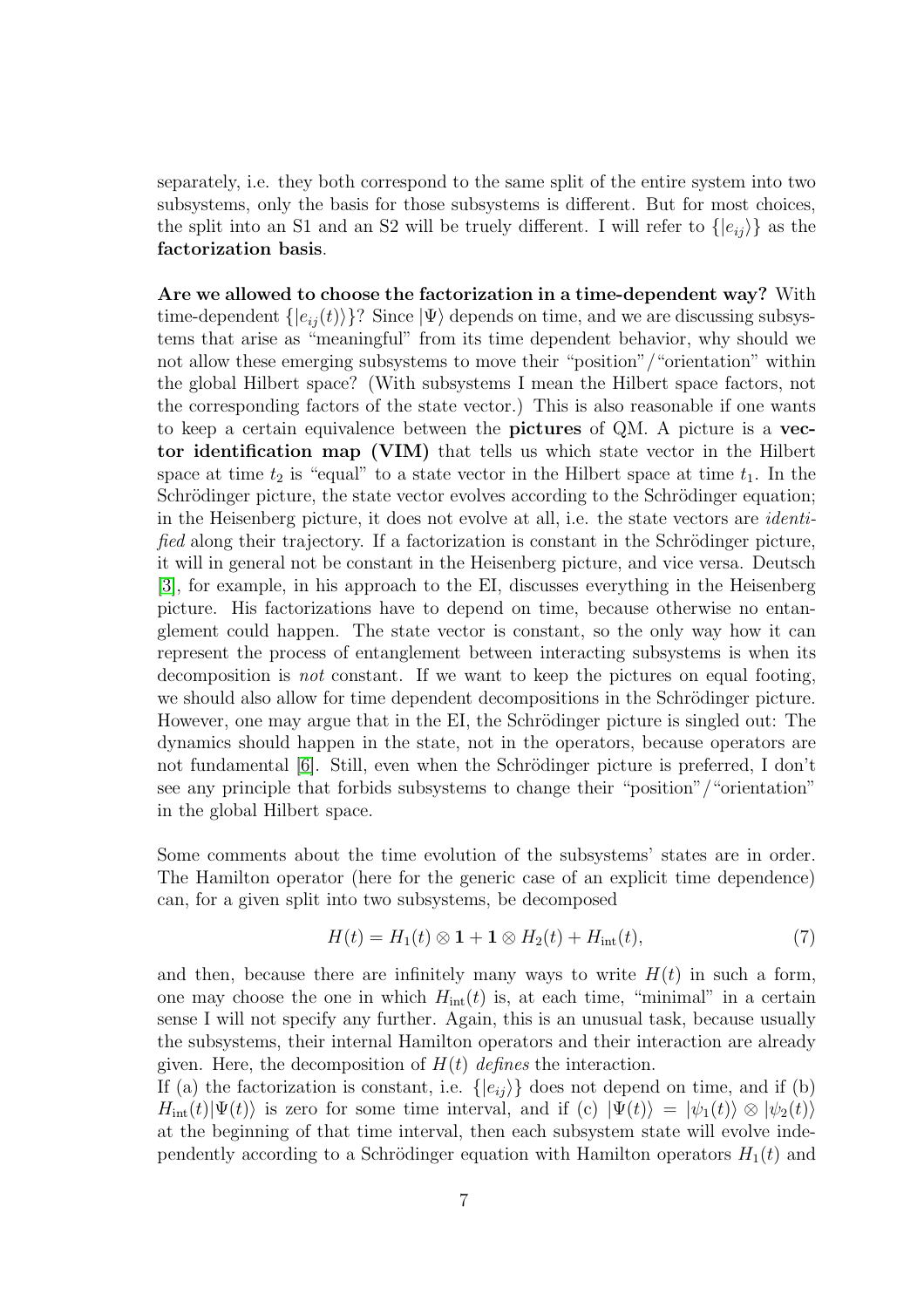### $H_2(t)$ , respectively.

If the factorization is *not* constant, i.e.  $\{ |e_{ij}(t)\rangle \}$  does depend on time, there may still be time intervals in which the subsystem states evolve independently. The evolution is still unitary, so each subsystem state will appear under the effect of a Schrödinger equation. The corresponding "apparent" Hamilton operators, however, are not the operators  $H_1$  and  $H_2$  of the decomposition [\(7\)](#page-6-0) any more. Part of the time dependence was brought in "by hand", via the time dependence of the factorization, and that part cannot be derived from the global Hamilton operator  $H(t)$ .

### • Space:

How does the appearance of space arise? The state vector lives in an infinite or very high dimensional complex Hilbert space. Why do the "objects" look like they are layed out in a three-dimensional real space? Sure, the state  $|\Psi\rangle$  was constructed as a wave function  $\Psi(x_1,\dots,x_{3n})$  (if we restrict ourselves to the QM of n scalar particles moving in three dimensions for a moment); and the Hamilton operator H was contructed in this spatial basis too, and is, with respect to its symmetries, most clearly written in the spatial basis, i.e. written as an operator acting on wave functions. The state vector will in general not have the same symmetries as  $H$ , just as in general a solution to some equations of motion doesn't have the symmetries of the equations. (The symmetries of the equations are reflected as symmetries between different solutions, not as symmetries within one solution.) Basically  $|\Psi\rangle$  is an abstract vector that appears as a wave function if we write it in a spatial basis. But why does an observer, who arises as a certain part of the state vector, see his "world" of "objects" layed out in a space which corresponds to this specific basis? (Here, "part" means something like a factor in a certain branch of  $|\Psi\rangle$ , possibly after "tracing out" practically inaccessible degrees of freedom of the environment. I will not discuss the possible complications in defining an observer in the EI, because it is not the main concern here. For example, "tracing out" implies that one considers a density operator instead of a state vector, i.e. the observer is involved in some kind of ensemble picture, which I want to avoid here.)

In fact, there are infinitely many different spaces that can serve as a basis. (When I say a space "serves as a basis" I mean that all vectors of the Hilbert space are written as wave functions in  $n$  copies of that space, where  $n$  is the number of particles). Consider the case  $n = 1$ , and two orthogonal state vectors  $|e_1\rangle$  and  $|e_2\rangle$  of norm 1. Written as wave functions in some "x-space" (in which  $H$  takes a particularly simple and symmetric form), we may have

$$
\langle \mathbf{x}|e_1 \rangle = f_1(x), \quad \langle \mathbf{x}|e_2 \rangle = f_2(x) \tag{8}
$$

where  $f_{1,2}$  are specific functions which are orthogonal to each other. We may define a new space, "y-space" via

<span id="page-7-0"></span>
$$
\langle \mathbf{y} | e_1 \rangle = f_2(y), \quad \langle \mathbf{y} | e_2 \rangle = f_1(y), \tag{9}
$$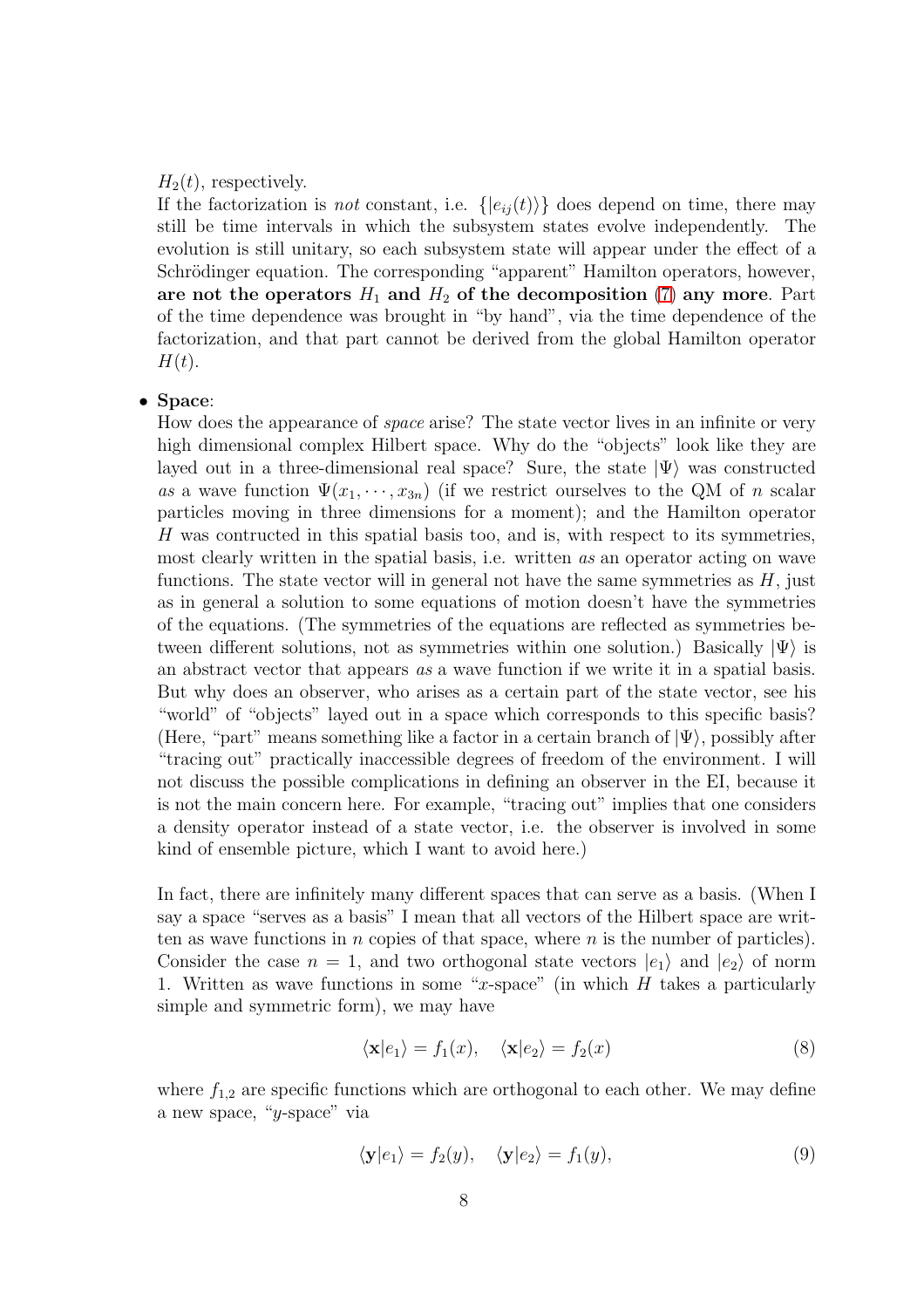and for all vectors  $|e_i\rangle$  which are orthogonal to  $|e_1\rangle$  and  $|e_2\rangle$ , we define

<span id="page-8-0"></span>
$$
\langle \mathbf{y} | e_i \rangle = \langle \mathbf{x} = \mathbf{y} | e_i \rangle, \tag{10}
$$

where  $\langle x = y |$  is the (pseudo-)vector for which x has the same value as y on the left hand side of the equation. That is, in y-space the roles of  $|e_1\rangle$  and  $|e_2\rangle$  are exchanged. In terms of x-space, the vector  $|e_1\rangle$  represents the function  $f_1$ ; in terms of y-space, the same vector represents the function  $f_2$ , and vice versa for  $|e_2\rangle$ . For all vectors orthogonal to  $|e_1\rangle$  and  $|e_2\rangle$ , the corresponding functions are the same in both spaces. This is always possible because there must be a unitary transformation which exchanges  $|e_1\rangle$  and  $|e_2\rangle$  and leaves all vectors orthogonal to them invariant. The relations  $(9)$  and  $(10)$  define the new space. The two spaces are totally different. You don't get y-space by simply moving around some points of x-space. And yet we can write  $|\Psi\rangle$  as a wave function in x-space or in y-space, and there is no reason why  $|\Psi\rangle$  should look simpler in x-space than in y-space. (This is well known for x-space versus k-space, the Fourier transformed space. This is just a reminder that there is an infinity of such spaces.) The Hamilton operator will look very unpleasant in y-space. The position operator X looks nice in x-space and unpleasant in y-space. The position operator Y looks nice in y-space and unpleasant in x-space, etc.

So, the question is: Why do we appear to live in the space in which the Hamilton operator looks particularly simple? Does the time evolution of  $|\Psi\rangle$ , induced by this Hamilton operator, also have particularly nice properties if expressed in that space? (We will see that this is not the case.)

In quantum field theory (QFT) things are more complicated, but not qualitatively different. The Hamilton operator is construcuted as an integral over operators (operator-valued distributions) which are local with respect to some  $x$ -space. So, x-space takes part in the *construction* of  $H$ . But we can refer to  $H$  as an abstract hermitean operator acting on the global Hilbert space, without refering to how it was constructed. Again,  $H$  may take on its simplest form if it is written in terms of such an integral. But again the question is why an observer, arising as some part of the global state vector, "sees" this particular space over which the integrals run.

The question of how space arises can be considered a part of the factorization problem. If the distinguished factorization is such that the Hamilton operators  $H_i$  of the subsystems  $S_i$  still have their simplest form if written in x-space (i.e. as operators acting on wave functions in x-space), and the interaction Hamiltonian  $H_{\text{int}}$  between the subsystems describes interactions *local* in x-space, then we have a good reason to consider x-space as distinguished.

There are more complications, for example how to identify the x-spaces of the subsystems with each other. In what sense can we say that the x-space in which  $S_1$  is expressed is the "same" space as the x-space in which  $S_2$  is expressed? Intuitively it seems reasonable that the answer is somehow contained in the local interaction again. The interaction gets strong when the x-value of  $S_1$  gets close to the x-value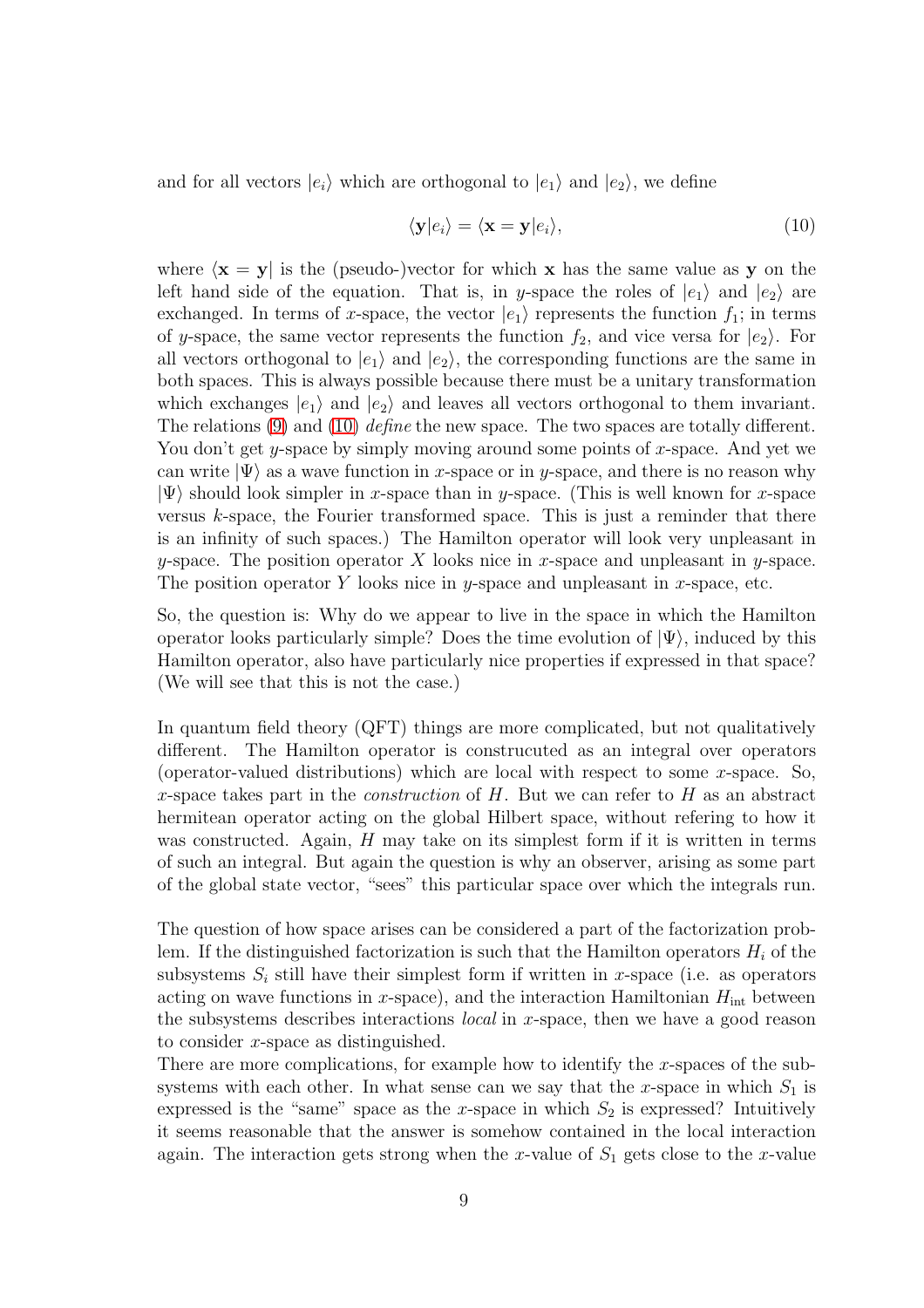of  $S_2$  (if both  $S_1$  and  $S_2$  are in states such that their wave functions are narrow in x-space, so that we can speak of an "x-value of  $S_{1,2}$ "). In that sense we may say that  $S_1$  gets "close" to  $S_2$ . Again, I will not go any deeper here.

### • Classicality:

Why do the "objects", in particular if they are macroscopic, appear to have classical properties? I.e., why don't we see any superpositions, objects smeared out in space etc? These questions can be asked only if the previous issues have been resolved, so we know what the objects are and what space is. But then these particular questions are resolved by decoherence. The interactions carry the superpositions of an object into the environment via entanglement, such that the superposition is, after a short time of interaction, a global superposition, i.e. a branching structure of the global state vector, instead of a local superposition just within the object. Within a branch, the object appears to have classical properties, in the sense that the properties which are distinguishable through the interactions have definite values within a branch.

### • Measurement:

How does the second postulate of QM emerge from 1 and 3? This is also resolved by decoherence. A measurement is a controlled interaction between a measuring device  $M$  and a system  $S$ . The interaction is such that a certain property of  $S$ is distinguished, i.e. the different components of  $|\Psi_S\rangle$  with respect to a specific basis of  $\mathcal{H}_S$  have a different impact on M. This leads to a branching of the global state vector where in each branch only one component of  $|\Psi_{S}\rangle$  survives. Together with the value shown by the pointer of  $M$  this gives an observer (who lives in one branch) the impression he has projected  $|\Psi_S\rangle$  with a specific hermitean operator. The appearance of probabilities is still under discussion, but as mentioned in the introduction a reasonable solution exists.

From the discussion in this section we may conclude that the EI is a reasonable and elegant framework for QM as soon as we can solve the factorization problem.

### 3 The state vector of the universe

The factorization problem with all its implications, as described in the previous section, looks quite complicated. The solution is remarkably simple: Nothing of all this happens in the EI.

We have only two fundamental entities at hand: the state vector of the universe  $|\Psi\rangle$ , and the Hamilton operator  $H$ . We assume  $H$  to be not explicitly time-dependent, because a time-dependent  $H$  is hard to reconcile with the symmetries of special or general relativity, or with a global energy conservation. We may forget about how H was constructed and consider it just as an abstract hermitean operator acting on  $H$ , the space in which  $|\Psi\rangle$ lives. The time evolution of  $|\Psi\rangle$  takes the simplest form in the basis where H is diagonal,

<span id="page-9-0"></span>
$$
|\Psi(t)\rangle = \sum c_n e^{-iE_n t} |n\rangle,\tag{11}
$$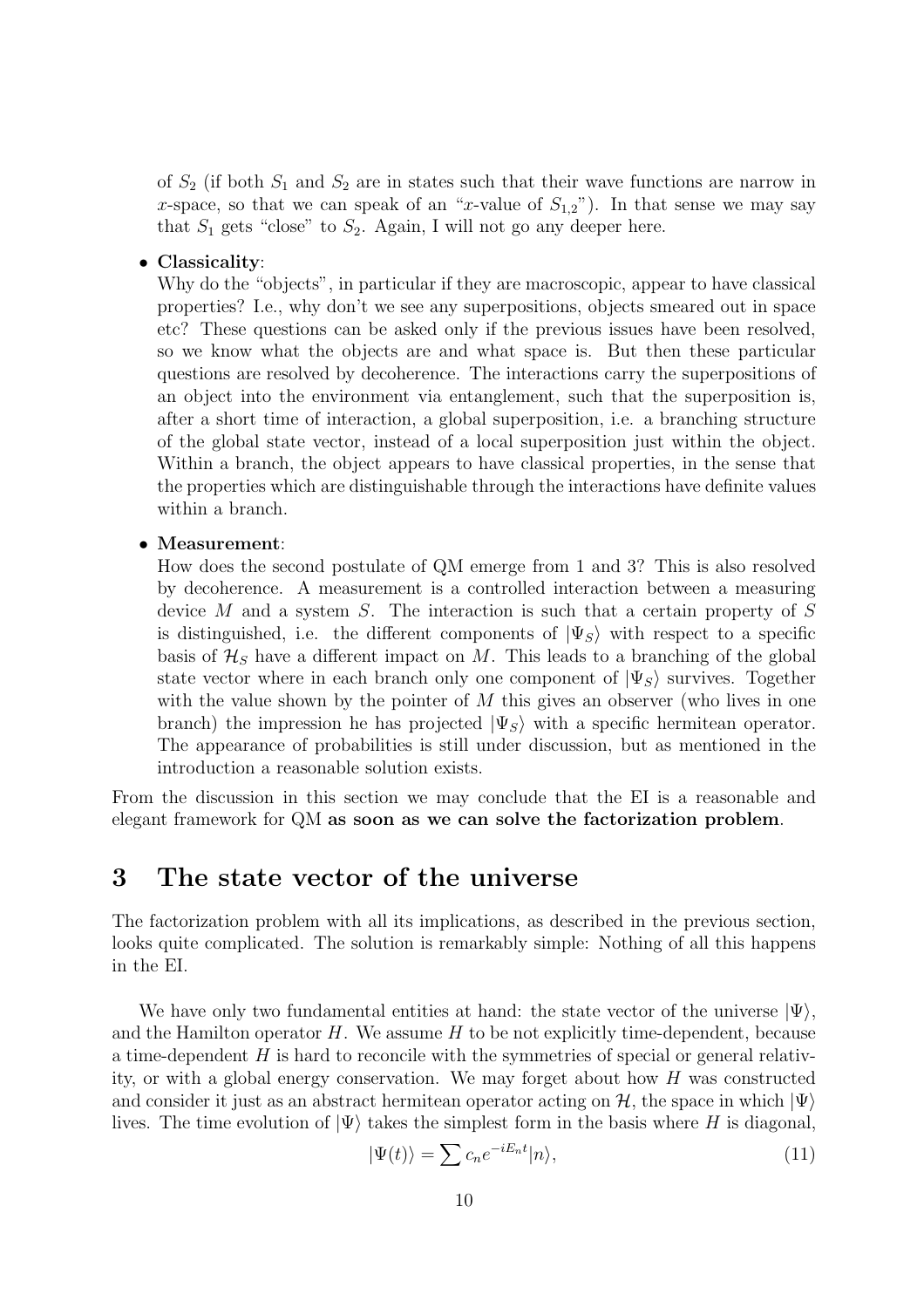where  $|n\rangle$  are the eigenvectors and  $E_n$  the corresponding eigenvalues (for simplicity we assume a discrete spectrum). Each component of  $|\Psi\rangle$  peacefully performs its phase rotations. In this form, it seems hard to believe that  $|\Psi\rangle$  describes interacting subsystems. Yes, H was constructed as the operator of "energy" present in some interacting particles or fields. But how are these interactions represented in  $|\Psi\rangle$ ? Not at all. At least not when we look at it in this simple form.

Now let's discuss factorizations into subsystems. One may ask why the "peaceful" state [\(11\)](#page-9-0) should be factorized at all. Let's ignore the why-question and just do it. However, when we do it, we should look for factorizations as simple as possible. If we find a "Nirvana factorization", according to which nothing happens, we should prefer it as compared to a "Samsara factorization", according to which it seems like something happens; just as the Minkowski metric [\(3\)](#page-3-0) should be considered more "appropriate" than [\(4\)](#page-3-1). That is because a Samsara frame constitutes an arbitrary and unnecessary complication. Of course, both metrics [\(3\)](#page-3-0) and [\(4\)](#page-3-1) are correct. But if we ask: "Is Minkowski space associated with the prediction of an expanding universe?", the answer should be no. Similarly, if we find a Nirvana frame for  $|\Psi\rangle$ , we can no longer claim that the EI predicts a universe in which subsystems interact and entangle with each other.

I will divide the following discussion into two parts: At first I will consider only timeindependent factorizations of Hilbert space, then also time-dependent ones. As I discussed in the previous section, I think the second option is fine, but some people may be more conservative.

If a factorization has to be time-independent, one can proceed in two steps: At first one may look for a decomposition in which the subsystems don't interact at all, i.e. the Hamilton operator can be written as

$$
H = H_1 \otimes \mathbf{1} \otimes \mathbf{1} + \mathbf{1} \otimes H_2 \otimes \mathbf{1} + \mathbf{1} \otimes \mathbf{1} \otimes H_3 + \cdots
$$
 (12)

This is the case if all eigenvalues  $E_n$  can be written in the form

$$
E_n = E_i^{(1)} + E_j^{(2)} + E_k^{(3)} + \cdots
$$
\n(13)

for some index sets I, J, etc.,  $i \in I$ ,  $j \in J$ , etc., such that all combinations  $E_i^{(1)} + E_j^{(2)} +$  $E_k^{(3)} + \cdots$  occur in the spectrum of H, with the correct degeneracies. (If the dimension of  $H$  is a finite number d, the product of the cardinalities of  $I, J$ , etc. must be d.) Then we may relabel

<span id="page-10-0"></span>
$$
|n\rangle = |ijk\cdots\rangle,\tag{14}
$$

take this as the factorization basis,

<span id="page-10-1"></span>
$$
|ijk\cdots\rangle = |i\rangle \otimes |j\rangle \otimes |k\rangle \cdots,
$$
\n(15)

and interpret the  $E_i^{(\alpha)}$  as the energy eigenvalues of the subsystems  $S_{\alpha}$ . This is a Nirvana factorization, there is no interaction between the subsystems, and nothing happens except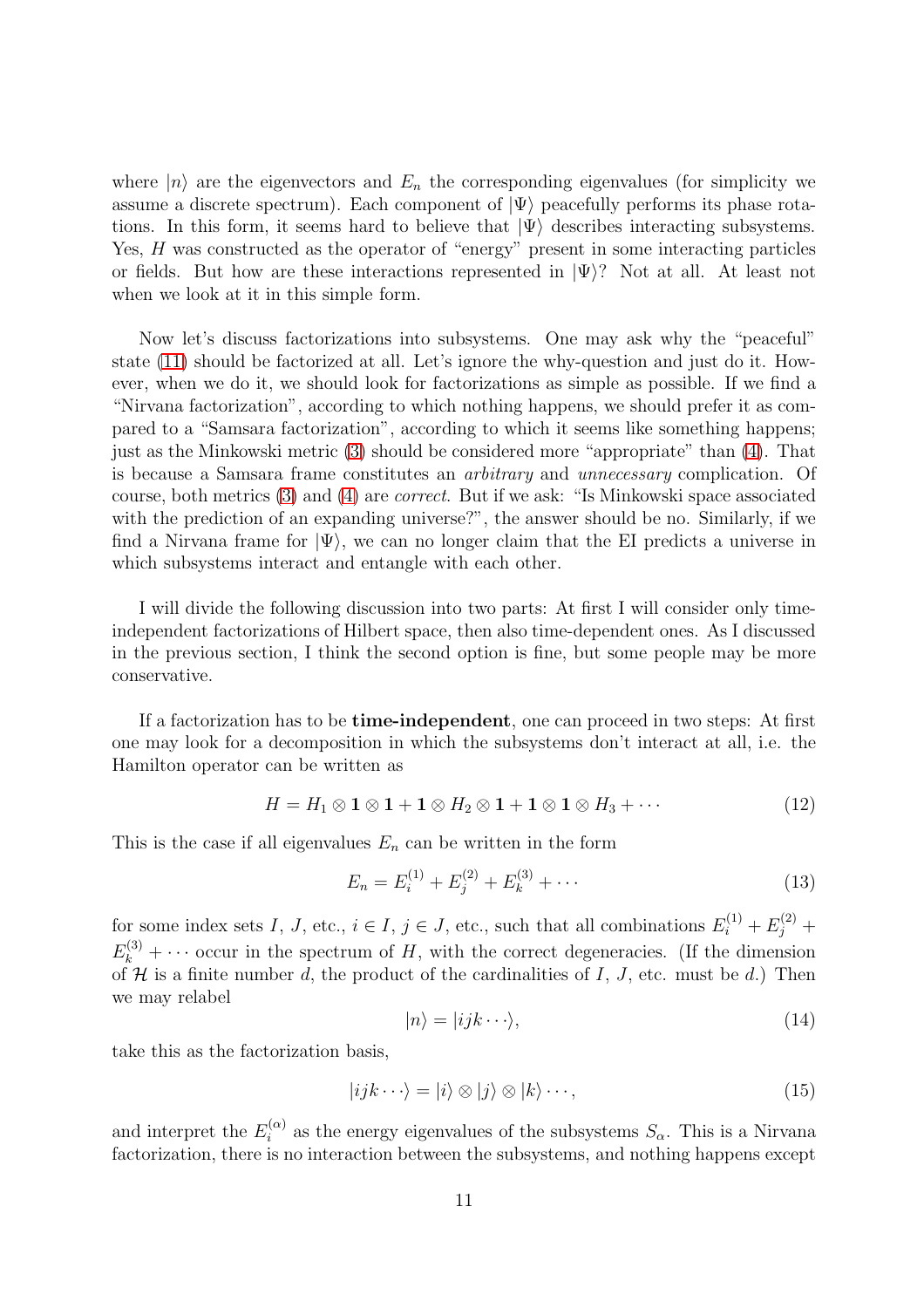phase rotations for each energy component, in each subsystem independently.

If such a decomposition does not exist, we may *still* relabel the  $\{|n\rangle\}$  in multiindex form, as in [\(14\)](#page-10-0), but this time in an arbitrary way (consistent with the dimension of  $H$ , if that is finite), and use this as the factorization basis, as in [\(15\)](#page-10-1). Now, there are interactions between the such defined subsystems. But their only effect is to cause different speeds for the phase rotations of the branches: The time evolution of  $|\Psi\rangle$  reads now

$$
|\Psi(t)\rangle = \sum c_{ij}...e^{-iE_{n(ij)}+i}|\mathbf{i}\rangle \otimes |\mathbf{j}\rangle \otimes \cdots
$$
 (16)

Each term in this sum can be interpreted as a branch of the world, according to the chosen factorization. But all branches are there right from the beginning, they are not due to some entanglement that happens in a physical process. Each branch peacefully rotates with its frequency  $E_{n(ij\cdots)}$ , and nothing else happens. Therefore, we can still consider this a Nirvana frame.

If one allows time-dependent factorizations (and I think this is what one should do), the situation becomes even simpler. Now we don't even have to assume that  $H$  is time-independent, and we don't need to work with a discrete spectrum to keep things simple. We may just choose a time-dependent basis vector  $|e_1(t)\rangle$  which absorbs the time evolution of  $|\Psi(t)\rangle$ ,

$$
|e_1(t)\rangle = |\Psi(t)\rangle. \tag{17}
$$

This means, we effectively move to the Heisenberg picture. If we take  $|e_1(t)\rangle$  as part of a factorization basis (the rest of the basis is irrelevant), i.e.

<span id="page-11-0"></span>
$$
|e_1(t)\rangle = |f_1\rangle \otimes |g_1\rangle \otimes \cdots, \qquad (18)
$$

we have a real Nirvana factorization: In the subsystems according to this factorization, nothing happens at all, not even phase rotations. Each subsystem is in an eigenstate with respect to its "apparent" Hamilton operator, with eigenvalue zero. There are no branches and no interactions,  $|\Psi(t)\rangle$  is once and for all given by the tensor product [\(18\)](#page-11-0).

This simple choice is possible due to two facts: (a) All state vectors of norm 1 are equivalent, there is no structure available in the Hilbert space which distinguishes  $|\Psi\rangle$ from any other state vector. It makes a difference with respect to  $H$ , but who cares? Nobody is ever going to make a measurement on  $|\Psi\rangle$  using H (measure the "energy of the universe"). Instead, the EI assumes that everything follows from "inside"  $|\Psi\rangle$  and its time evolution. Yes, different  $|\Psi\rangle$ s have different time evolutions. But: (b) Since we have no other guiding principle how to choose subsystems of  $H$ , we can just choose them such that they absorb this time evolution for the *given*  $|\Psi\rangle$  in the most trivial way.

This is a fundamental property of Quantum Mechanics: The state vector per se does not contain any information at all. The information arises only when a state is measured using a specific operator. The presence of "information" or "structure" requires both,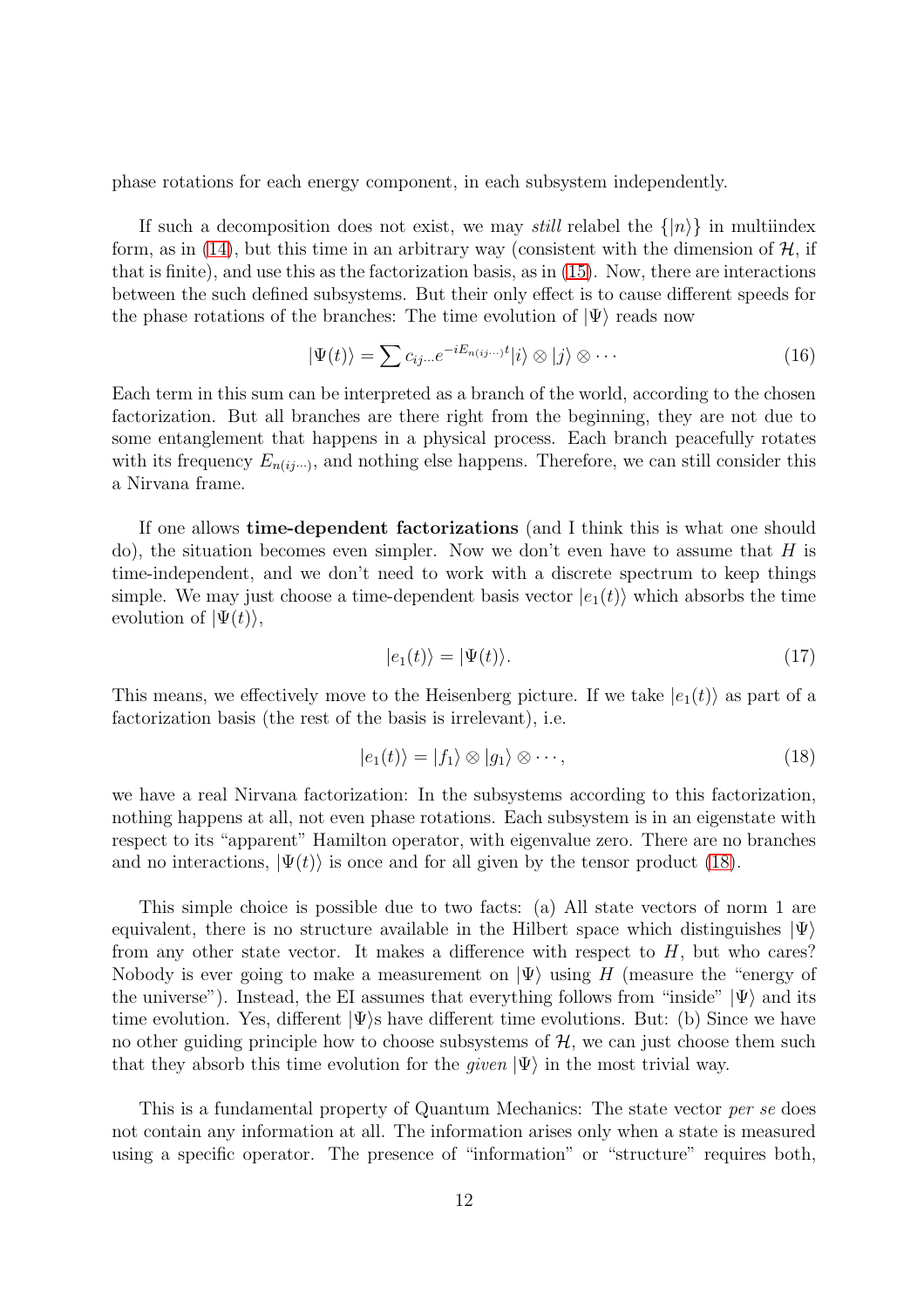the state vector and the operator. Here, "measured" can be understood either in the "mystical" sense of the Copenhagen Interpretation, or in the sense of entanglement + decoherence. In any case, there must be an environment to which the state vector really represents a state. For the state vector of the universe, there is no such environment.

The tensor product structure of Hilbert space is usually only considered bottom-up, not top-down. That is, one starts from a given product structure (system, environment) and given interactions, and computes the time evolution of this product structure. The combined state vector is always written as a vector in a tensor product of the subsystem Hilbert spaces. But for the EI to make sense, we have to go the other way: we have to start from the combined Hilbert space and factorize it in a meaningful way such that interacting subsystems emerge. In this section I have demonstrated that this does not work, or more precisely: We can factorize it into interacting subsystem, but the way to do this is unnecessarily complicated and completely arbitrary. In the next section I will discuss the bottom-up versus top-down problem by the means of a simple example.

### 4 The measurement process bottom-up and top-down

We base our discussion on an idealized simple measurement process. Consider a system  $S2$  consisting of a measurement device M and an object to be measured,  $S1$ , with corresponding Hilbert space

<span id="page-12-0"></span>
$$
\mathcal{H}_{S2} = \mathcal{H}_M \otimes \mathcal{H}_{S1}.\tag{19}
$$

For simplicity, we take  $\mathcal{H}_{S1}$  to be two-dimensional and  $\mathcal{H}_M$  three-dimensional. We denote the basis vectors of  $\mathcal{H}_{S1}$  in which the measurement is diagonal  $|\uparrow\rangle$  and  $|\downarrow\rangle$ . Before the measurement, M is in the state  $|0\rangle$ . After the measurement, M will be in the state  $|+\rangle$ if S1 is in the state  $|\uparrow\rangle$ , or  $|-\rangle$  if S1 is in the state  $|\downarrow\rangle$ . Here,  $|0\rangle$ ,  $|+\rangle$  and  $|-\rangle$  are orthogonal and can be thought of as pointer positions of the measurement device:  $|+\rangle$ indicates that  $|\uparrow\rangle$  has been measured,  $|-\rangle$  indicates that  $|\downarrow\rangle$  has been measured.

According to the Everett interpretation, the whole measurement process can be described by the unitary evolution induced by the Hamilton operator  $H$  acting on the six-dimensional space  $\mathcal{H}_{S2}$ . That is, H contains an interaction term between M and S1 which lets an initial state  $|0\rangle \otimes | \uparrow \rangle$  evolve into  $| + \rangle \otimes | \uparrow \rangle$ , and similarly for  $| \downarrow \rangle$ :

$$
|\Psi\rangle_{\text{before}} = |0\rangle \otimes |\uparrow\rangle \longrightarrow |\Psi\rangle_{\text{after}} = |+\rangle \otimes |\uparrow\rangle \tag{20}
$$

$$
|\Psi\rangle_{\text{before}} = |0\rangle \otimes | \downarrow\rangle \longrightarrow |\Psi\rangle_{\text{after}} = |-\rangle \otimes | \downarrow\rangle \tag{21}
$$

For simplicity we assume that

- the interaction is switched on at a time  $t_{\text{before}}$  and switched off at  $t_{\text{after}}$
- $|\Psi\rangle_{\text{before}}$  is constant before  $t_{\text{before}}$
- $|\Psi\rangle_{\text{after}}$  is constant after  $t_{\text{after}}$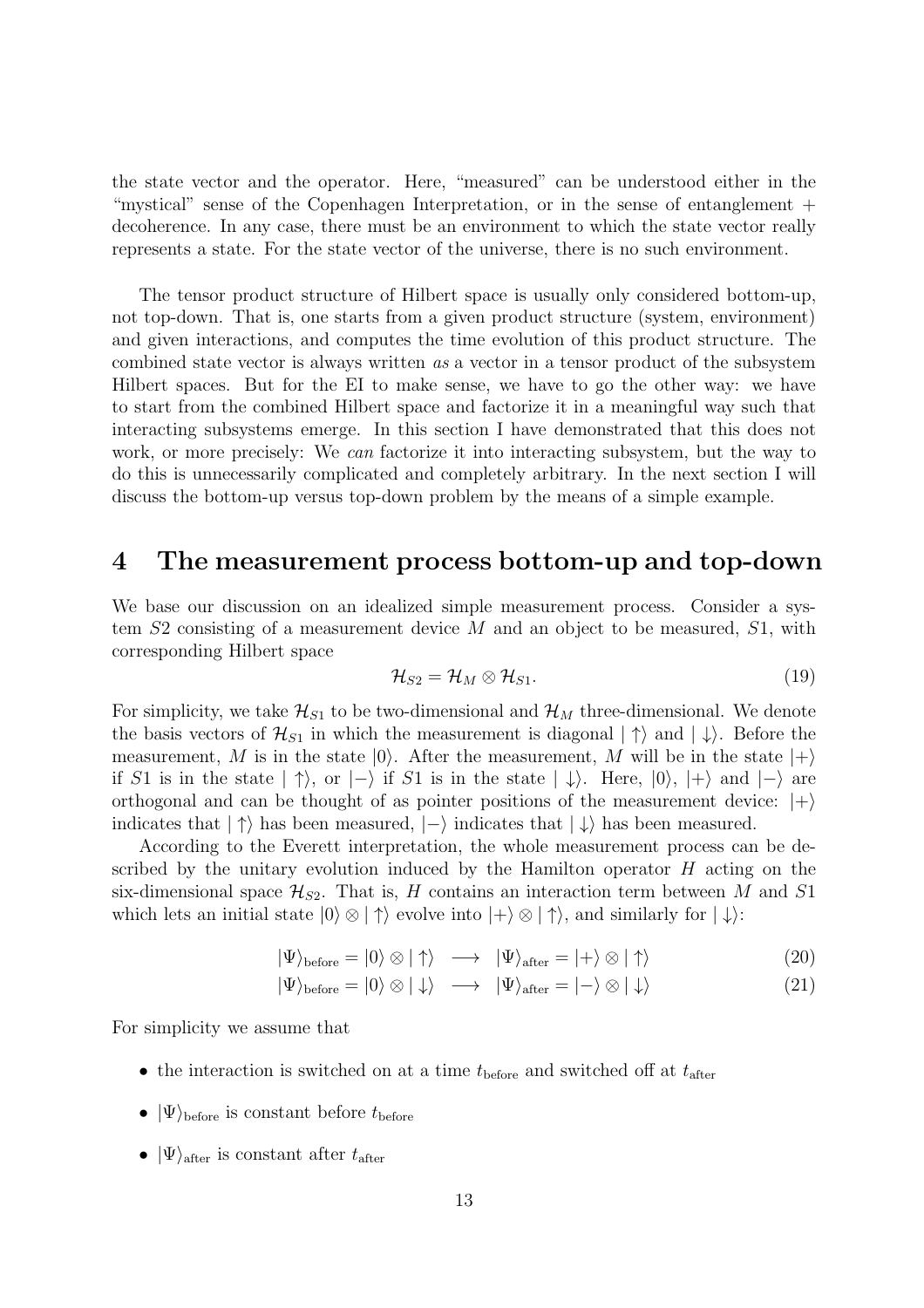• The interaction is constant between  $t_{before}$  and  $t_{after}$ , so  $|\Psi\rangle_{before}$  gets smoothly rotated into  $|\Psi\rangle_{after}$ .

If we ascribe values to the pointer states  $|+\rangle$  and  $|-\rangle$ , say +1 and -1, then this time evolution generates the picture that  $M$  has "acted on  $S1$ " with a hermitean operator which in the chosen basis of  $\mathcal{H}_{S1}$  has the matrix form  $\sigma_z =$  $\begin{pmatrix} 1 & 0 \end{pmatrix}$  $0 -1$  $\setminus$ . This operator is a derived property of the process.

The superposition principle tells us that for an initial S1-state  $\frac{1}{\sqrt{2}}$  $\frac{1}{2}(|\uparrow\rangle + |\downarrow\rangle)$  the time evolution is

<span id="page-13-0"></span>
$$
|\Psi\rangle_{\text{before}} = \frac{1}{\sqrt{2}}|0\rangle \otimes (|\uparrow\rangle + |\downarrow\rangle) \longrightarrow |\Psi\rangle_{\text{after}} = \frac{1}{\sqrt{2}}(|+\rangle \otimes |\uparrow\rangle + |-\rangle \otimes |\downarrow\rangle) \tag{22}
$$

Written in this form, the time evolution of  $|\Psi\rangle$  tells a *Samsara story*: The object S1 entangles with the measurement device, thereby splitting  $|\Psi\rangle$  into two branches; one branch with measurement result  $+1$ , one with result  $-1$ .

We may choose the following orthonormal basis for  $\mathcal{H}_{S2}$ :

<span id="page-13-1"></span>
$$
|e_1\rangle = |0\rangle \otimes |\uparrow\rangle, \quad |e_2\rangle = |0\rangle \otimes |\downarrow\rangle, \quad |e_3\rangle = |+\rangle \otimes |\uparrow\rangle,
$$
 (23)

$$
|e_4\rangle = |+\rangle \otimes |\downarrow\rangle, \quad |e_5\rangle = |-\rangle \otimes |\uparrow\rangle, \quad |e_6\rangle = |-\rangle \otimes |\downarrow\rangle.
$$
 (24)

Written in components according to this basis, the evolution given in [\(22\)](#page-13-0) becomes

$$
(\frac{1}{\sqrt{2}}, \frac{1}{\sqrt{2}}, 0, 0, 0, 0) \longrightarrow (0, 0, \frac{1}{\sqrt{2}}, 0, 0, \frac{1}{\sqrt{2}})
$$
\n(25)

Now we define

$$
|e'_1\rangle = \frac{1}{2}(|e_1\rangle + |e_2\rangle + |e_3\rangle + |e_6\rangle)
$$
 (26)

$$
|e_2'\rangle = \frac{1}{2}(|e_1\rangle + |e_2\rangle - |e_3\rangle - |e_6\rangle) \tag{27}
$$

These two vectors can be completed by four other vectors to form another orthonormal basis of  $\mathcal{H}_{S2}$ . (The choice of the four other basis vectors is arbitrary, as long as they are orthonormal to the first two, because  $|\Psi\rangle$  has no components in their direction.) In this new basis, the time evolution in [\(22\)](#page-13-0) becomes

<span id="page-13-2"></span>
$$
(\frac{1}{\sqrt{2}}, \frac{1}{\sqrt{2}}, 0, 0, 0, 0) \longrightarrow (\frac{1}{\sqrt{2}}, -\frac{1}{\sqrt{2}}, 0, 0, 0, 0).
$$
 (28)

The story told by this encryption of  $|\Psi\rangle$  is a Nirvana story:  $|\Psi\rangle$  is a sum of two components. One of them is unchanged after the process, the other one acquires only a phase  $\exp(i\pi)$ . There is no sign of any interaction or entanglement in this basis.

What happened? With the new basis we left the original picture of the six-dimensional Hilbert space  $\mathcal{H}_{S2}$  being obtained from a tensor product. We considered it a space on its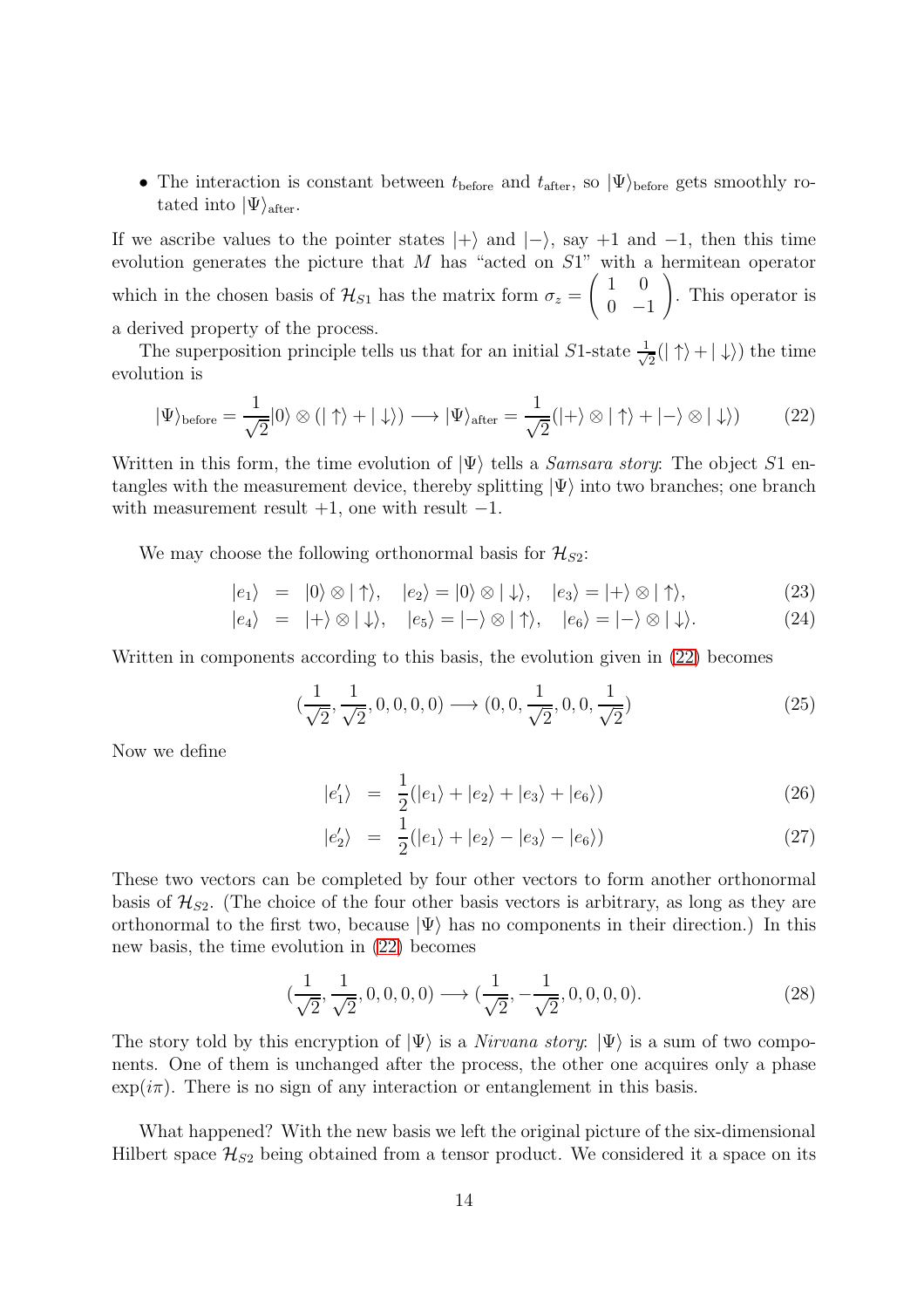own right, without reference to the tensor decomposition  $\mathcal{H}_M \otimes \mathcal{H}_{S1}$  it was constructed from. This is in accordance with the Everett interpretation, where the larger Hilbert space is always more fundamental, and a meaningful tensor factorization should emerge from the dynamics in that larger Hilbert space. Then we constructed a basis in which the unitary time evolution operator  $U(t_{\text{after}}, t_{\text{before}})$  is diagonal. In this basis the time evolution consists only of phase rotations of each component.

There are infinitely many possibilities to factorize a six-dimensional Hilbert space into the tensor product of a two- and a three-dimensional Hilbert space. Each six-dimensional basis can serve as a starting point to factorize the basis vectors similarly as in [\(23\)](#page-13-1). For example, if we use  $|e'_1\rangle, |e'_2\rangle, \cdots$  as a starting point, we may factorize

<span id="page-14-0"></span>
$$
\mathcal{H}_{S2} = \mathcal{H}_{M'} \otimes \mathcal{H}_{S1'} \tag{29}
$$

by writing

$$
|e'_1\rangle = |0'\rangle \otimes |\uparrow'\rangle, \quad |e'_2\rangle = |0'\rangle \otimes |\downarrow'\rangle \tag{30}
$$

etc., which turns the evolution [\(22\)](#page-13-0) into

$$
\frac{1}{\sqrt{2}}|0'\rangle \otimes (|\uparrow'\rangle + |\downarrow'\rangle) \longrightarrow \frac{1}{\sqrt{2}}|0'\rangle \otimes (|\uparrow'\rangle - |\downarrow'\rangle)
$$
 (31)

No entanglement, no measurement takes place in this decomposition; the phase rotation of the  $|\downarrow\rangle$  component is internal to S2' and can be considered as being due to an S2'internal Hamilton operator  $H_{S2'}$ . And yet it is exactly the same time evolution as in [\(22\)](#page-13-0), only written in a different factorization of  $\mathcal{H}_{S2}$ .

The "Nirvana factorization" [\(29\)](#page-14-0) tells a simpler story than the "Samsara factorization" [\(19\)](#page-12-0). Why would one still choose the factorization [\(19\)](#page-12-0) over [\(29\)](#page-14-0)? The reason is, of course, that an external observer O may be able to "read off"  $M$ , but not  $M'$  (fortunately, since M′ wouldn't tell him anything but "Nothing happened"). That is, he makes himself a "measurement" (observation) which operates on  $\mathcal{H}_M$ , not on  $\mathcal{H}_{M'}$ . The way in which the observer interacts with the system S2 sets a preference for

- the tensor decomposition  $(19)$ , i.e. he sees the measurement device M as a distinct object;
- the choice of basis for  $\mathcal{H}_M$ , i.e. he sees the state of M as a choice between specific pointer positions.

Only due to this specific interaction with an observer outside of S2 the Samsara story of a measurement taking place becomes meaningful.

The problem is: We can play the same game again. According to the Everett interpretation, this new interaction can again be described by the unitatry evolution of a state vector in a larger Hilbert space  $\mathcal{H}_{S3}$ , which is the tensor product of  $\mathcal{H}_{S2}$  and the Hilbert space  $\mathcal{H}_O$  in which the observer "lives",

$$
\mathcal{H}_{S3} = \mathcal{H}_O \otimes \mathcal{H}_{S2}.\tag{32}
$$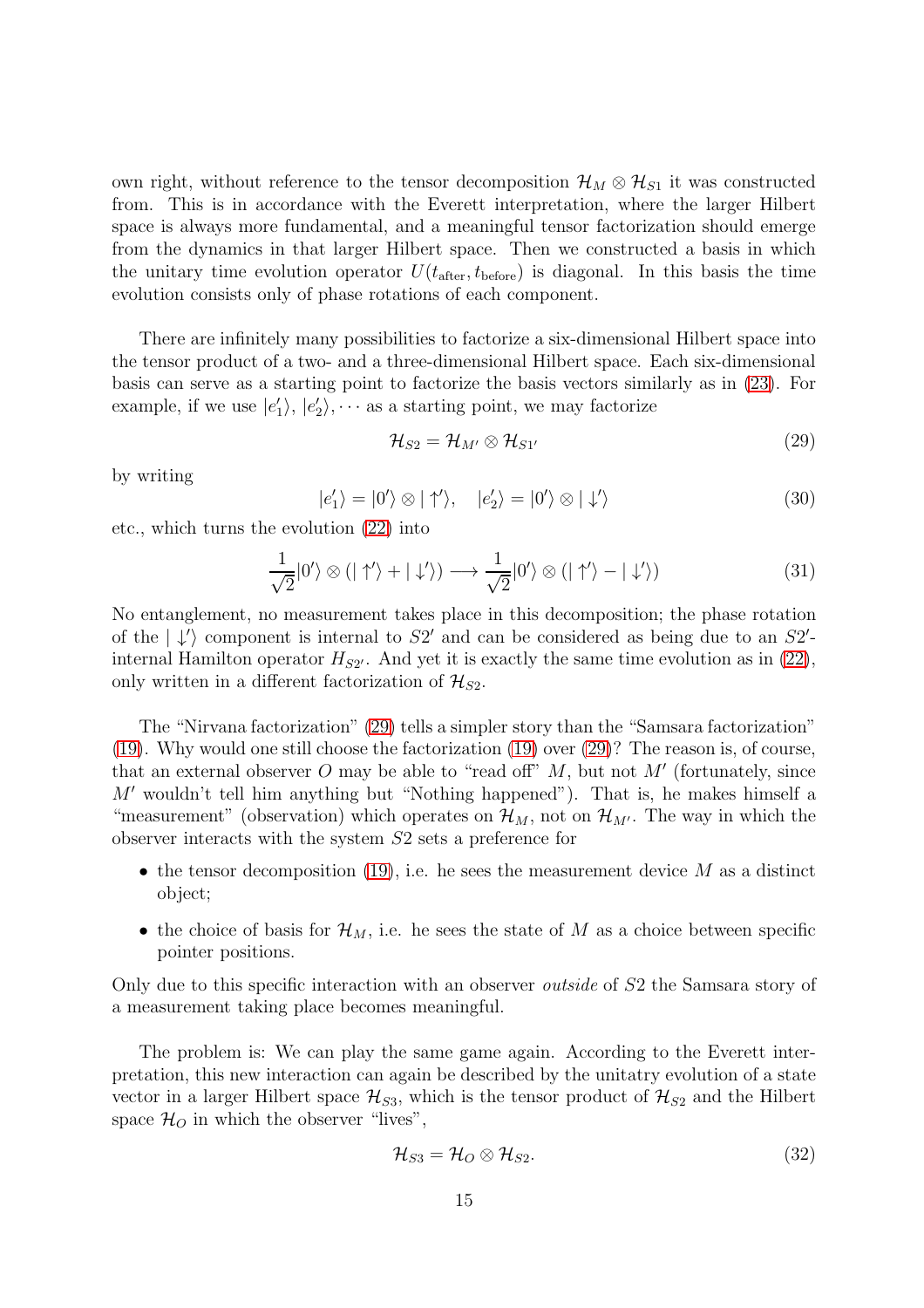The story given by this description is that of an observer entangling with the system  $S2$ , splitting into a branch where the observer sees the measurement device in position  $|+\rangle$ and another branch where he sees the measurement device in position  $|-\rangle$ .

Again, however, there is a basis of the combined Hilbert space  $\mathcal{H}_{S3}$  in which the unitary time evolution is diagonal. In this basis, nothing happens apart from phase rotations of some components. Applying the same argument as before, we see that the "Samsara factorization" into an observer and the System S2 is a bad choice, because the according tensor split of the Hilbert space tells an unnecessarily complicated story.

We can go on like this, arguing that the system S3 again interacts with its environment, in particular with other observers, who see the first observer  $O$  as a separate entity, thereby favoring the original factorization. But at some point, we reach the state vector of the universe. Now there is no external interaction, no external observer anymore. At this point, there is no valid argument anymore why a Samsara factorization should be preferred, and the arguments of section 3 apply.

### Some remarks:

1. A Nirvana factorization of S3 can be obtained in analogy with S2: Let  $|\Phi\rangle_{\text{before}}$  and  $|\Phi\rangle$ <sub>after</sub> be the S3-states before and after both the measurement has been performed and the observer has read off the result. Then define

$$
|\alpha\rangle = \frac{1}{\sqrt{2}} (|\Phi\rangle_{\text{before}} + |\Phi\rangle_{\text{after}}), \quad |\beta\rangle = \frac{1}{\sqrt{2}} (|\Phi\rangle_{\text{before}} - |\Phi\rangle_{\text{after}}). \tag{33}
$$

Since  $|\Phi\rangle_{\text{after}}$  is orthogonal to  $|\Phi\rangle_{\text{before}}$  (the state of M after the measurement has no overlap with the state before the measurement), we can take  $|\alpha\rangle$  and  $|\beta\rangle$  as part of an orthonormal basis, and in this basis the time evolution is exactly as in [\(28\)](#page-13-2), and we may factorize S3 according to this basis.

In a less idealized measurement, without a definite  $t_{before/after}$  where the interaction is turned on/off, and without perfectly orthogonal  $|\Phi\rangle_{before/after}$ , this way to define a Nirvana factorization does not work anymore. Instead, one has to follow the methods outlined in section 3.

2. Deutsch [\[3\]](#page-21-2) has noticed the factorization problem and suggested a solution. He argued that if a measurement has taken place, there is a unique factorization in which certain nice properties hold for the subsystems  $M$  and  $S1$ ; in particular, the time evolution looks like [\(22\)](#page-13-0) in this factorization. Since there is only one such factorization, the factorization problem is solved, he claims. The flaws in his argument have already been demonstrated on a rather technical level in [\[10\]](#page-21-9). Now we see there is a really fundamental problem with his argument: The mere fact that a measurement (or an interaction) has taken place is already a property of the factorization, not of the state evolution. Deutsch erroneously considered the happening of a measurement a frame-independent property of the state evolution, and therefore suggested to look for a factorization which shows the entanglement most clearly.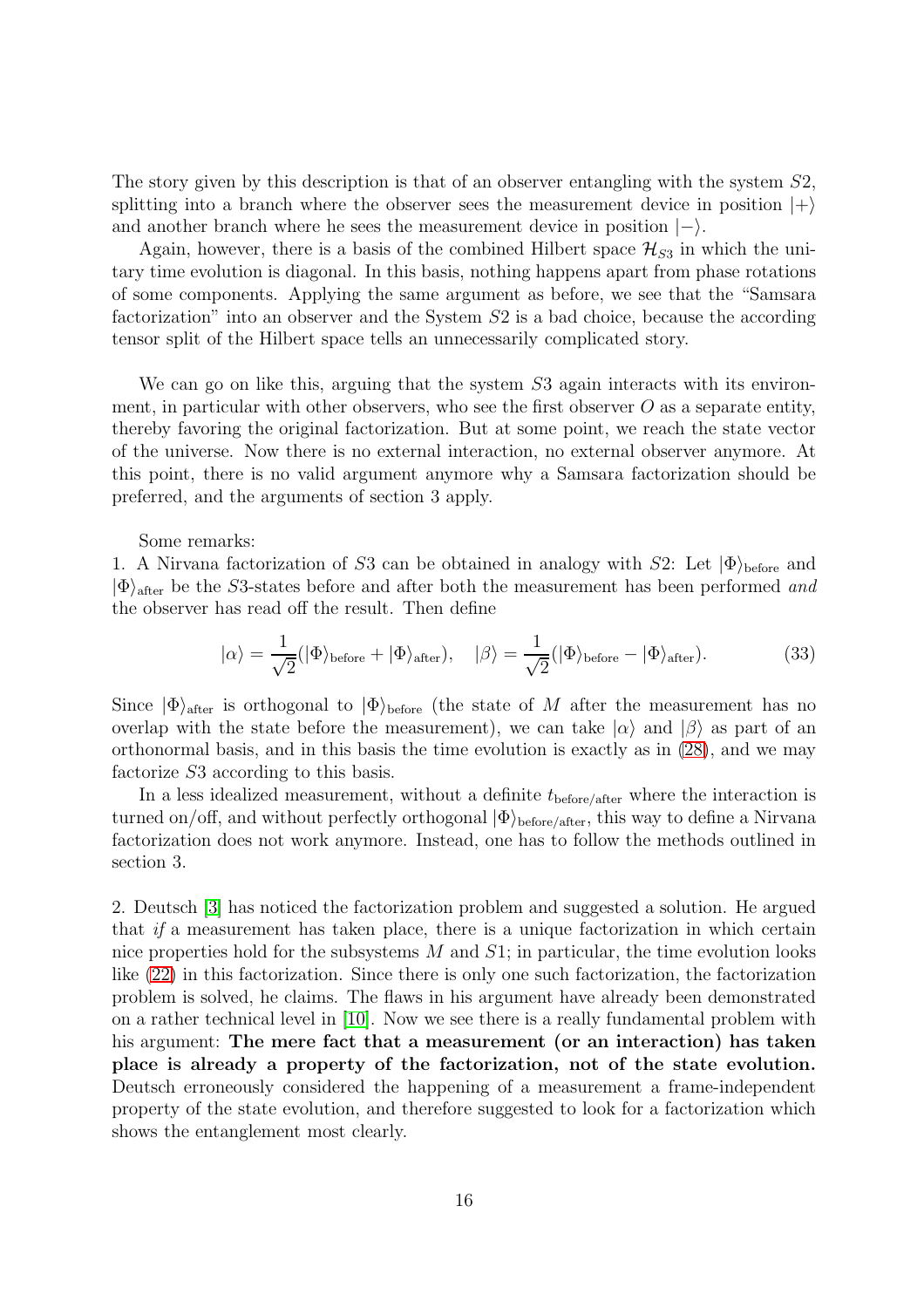3. The change from a factorization which shows interaction / entanglement into a factorization without interactions is applied in one very basic example of QM: the hydrogen atom. (The connection with our more global factorization problem has been pointed out already in [\[11\]](#page-22-0).) The proton and electron interact with each other and make the hydrogen atom a two-body problem. It is, however, possible to disentangle the system into two independent one-body problems: one free system, given by a wave function of the center of mass position,  $\psi_{\rm cm}({\bf x}_{\rm cm}, t)$ , and one system given by a wave function of the relative position of proton and electron,  $\psi_{rel}(\mathbf{x}_{rel}, t)$ , residing in a Coulomb potential. There is no interaction term between these two wave functions. This example is analogous to the disentanglement of the measurement process demonstrated in this section.

## 5 Conclusions

I have shown that it is always possible to factorize the global Hilbert space into subsystems in such a way, that the story told by this factorization is that of a world in which nothing happens. A factorization into *interacting* and *entangling* subsystems is also possible, in infinitely many arbitrary ways. But such a more complicated factorization is meaningful only if it is justified through interactions with an external observer who does not arise as a part of the state vector.

The Many World Interpretation is therefore rather a No World Interpretation (according to the simple factorization), or a Many Many Worlds Interpretation (because each of the arbitrary more complicated factorizations tells a different story about Many Worlds [\[7\]](#page-21-6)).

We can say that the state vector of QM per se does not contain any information or substructure. The state vectors of norm 1 are all equivalent, because the scalar product is the only internal structure of a Hilbert space. Information arises only when a preferred basis is somehow singled out, according to which the state of the system can be written in components. (A part of the choice of basis is the choice of factorization, the split of the system into subsystems, which gives it an internal structure.) The information is then contained in the relation of the state to the basis, not in the state alone. The notion of information or structure which arises from this view is interesting and requires further discussion. Information or structure in this sense is not contained in an object, but only in the object's relation to a receptor, or more precisely: the object's relation to the way in which the receptor looks at the object. Another example in a very different context is discussed in section 6.2.

The state vector of the universe in the EI has no environment or observer it can relate to, and is therefore completely meaningless. The appearance of interacting subsystems of the universe are only due to a choice of a "samsara" basis, which is however completely arbitrary, just like a slicing of Minkowski spacetime is possible, which makes it look like an expanding universe (cf eq[.4\)](#page-3-1).

One has to add something to give the state vector and QM a meaning. First one can mention several things that will not help to solve the factorization problem: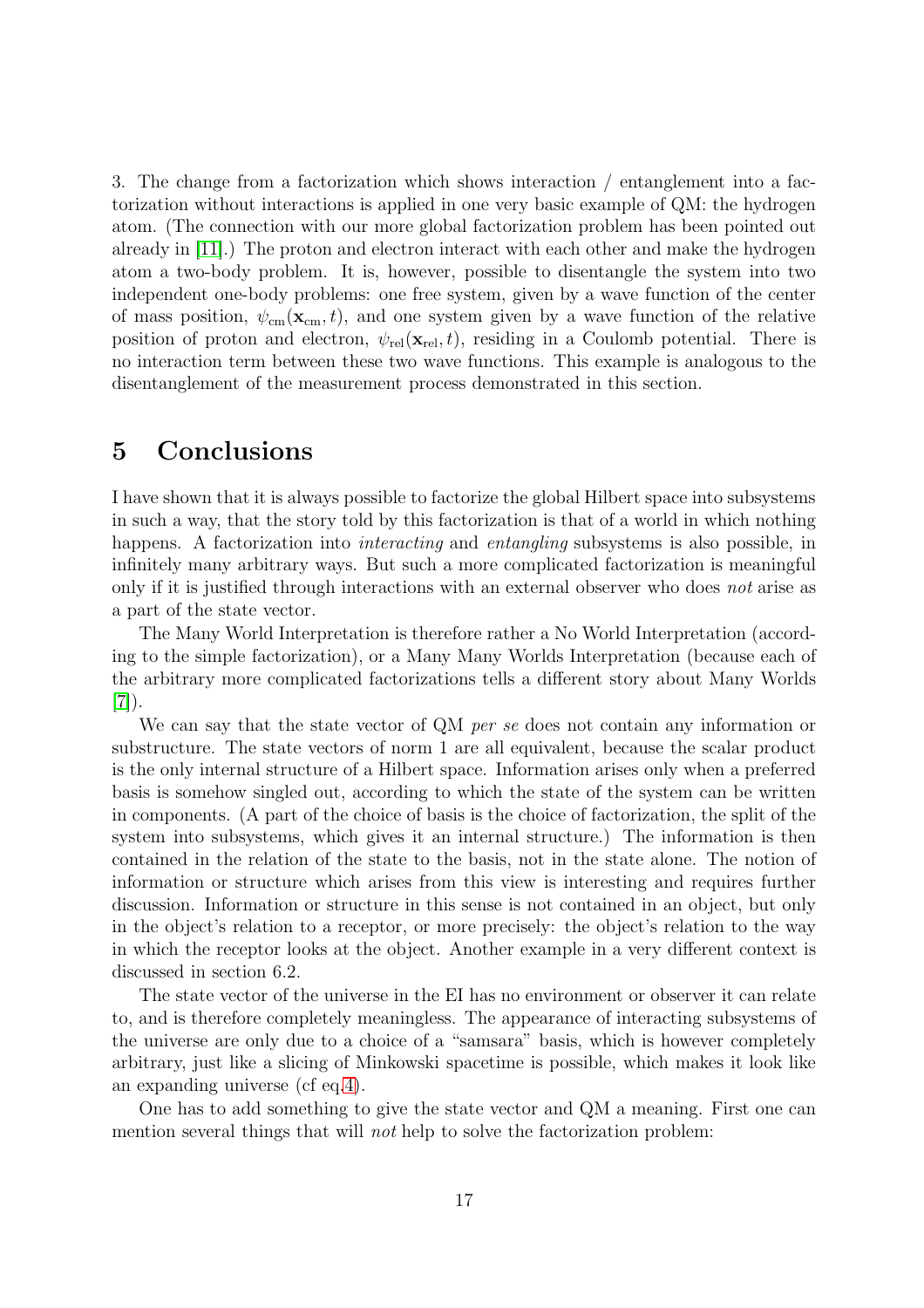1. Dynamical Collapse [\[12\]](#page-22-1): This is a modification of the Schrödinger equation to single out one of the "many worlds" dynamically. This has nothing to do with our concerns here and is not helpful at all. It leads only to a change of the time evolution of the state vector, which can again be absorbed by a comoving basis. The factorization problem is unaffected.

2. Postulation of spacetime: If spacetime is postulated as an additional entity, it becomes "natural" to construct the Hamilton operator from operators acting locally in space. But an observer would still have to arise from a substructure of the state vector (we didn't postulate any additional objects in spacetime, only spacetime itself), and here is the problem: As discussed in sections 2 and 3, the state vector doesn't "see" the space that went into the construction of the Hamilton operator. The factorization problem remains.

3. Dualistic interpretations of QM which emphasize the role of "minds", like "Many Minds" [\[13,](#page-22-2) [14\]](#page-22-3), or like interpretations which make mind responsible for a collapse of the state vector [\[15,](#page-22-4) [16\]](#page-22-5). In this case it is the burden of the minds to see the world according to a certain factorization. But since the state vector does not contain any structure at all, such an approach shifts all structure *completely* into the minds, or their reception of  $/$ interaction with the state vector, or the way in which the state vector guides the minds, or whatever is the appropriate terminology in a specific interpretation. I.e. all structure is pushed outside of what is in reach for scientific analysis. This cannot be regarded a meaningful solution.

There are several possibilities to avoid the factorization problem:

• Pilot wave theory (PWT), also known as Bohm theory [\[17,](#page-22-6) [18\]](#page-22-7): Particles moving in spacetime are added to the theory. I.e. a spacetime is postulated, and in addition particles moving in this spacetime are postulated. "Observers" consist of these particles, not of substructures of the state vector. The particles are "guided" by the state vector. Pilot wave theory has been criticized by EI proponents as unnecessary: The many worlds of the EI are also present here within the state vector, and the particles serve only as "pointers" to one of these worlds [\[19\]](#page-22-8).

But now we see that PWT solves the main problems discussed here: The particles define a meaningful factorization of the global Hilbert space (they are by definition the "objects", i.e. subsystems of the universe), and a position space that serves as a preferred basis. The state vector is defined as a wave function in a configuration space corresponding to particle positions. The feature of the PWT, that it brings a preferred basis into the theory, is not a weakness, it is a strength. It remains to be seen, however, how well PWT can be adapted to a quantum theory as complicated as the Standard Model of Particle Physics.

• Copenhagen Interpretation (CI): The CI is actually a statement about science. The world as far as it can be described by science must be split into a realm of phenomena and a realm of modeling. The realm of phenomena contains subjects making observations on objects, and the objects are described in a "classical way" (on a first layer of modeling), i.e. with definite properties, and localized in spacetime. The realm of modeling (actually: the second layer of modeling) is a mathematical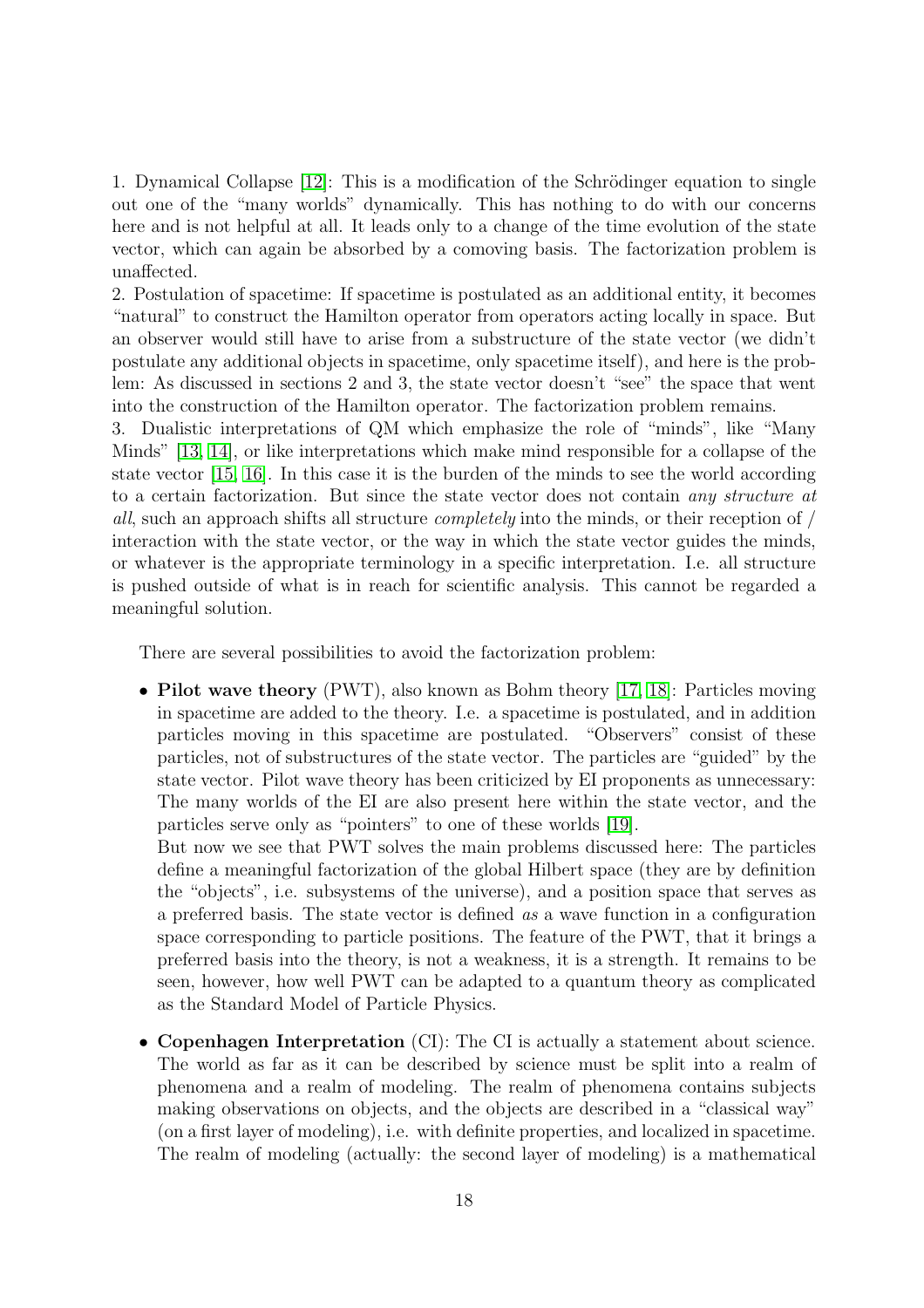structure (here: a Hilbert space) whose only purpose is to make predictions about the phenomena. It does not have an independent existence, and therefore there is no factorization problem. The question why there is a certain relation between the model and the phenomena, i.e. why the model actually predicts the phenomena, cannot be solved by science. The CI was often criticized as unclear and anti-realist. But one can also see it as a positive way to deal with the limitations of science. As an approach which accepts these limitations, and which makes the distinction between a model to describe phenomena and a model to predict phenomena (or their statistics) explicit; More comments on the CI and its relation to the EI follow in section 6.4.

• QM as an effective theory: QM is only a limit of a more fundamental theory. The state vector is therefore only an emergent object, not a fundamental one [\[20\]](#page-22-9). The appearance of interacting objects must be explained in the fundamental theory, not from the state vector.

## 6 Connections to other topics and Outlook

### 6.1 Epistemic versus ontic state

There is an ongoing discussion whether the state vector has "ontic" or "epistemic" character, where, roughly speaking, "ontic" means it is a real thing "out there", and "epistemic" means it is just an effective way to charactarize an observer's subjective state of knowledge about a system.

One year ago, Pusey et al published a paper [\[21\]](#page-22-10) which showed that certain interpretations treating the state vector as epistemic are inconsistent. (In particular, they showed that it is not possible to have a "real physical state" that is consistent with several quantum states, such that each of these quantum states can be interpreted as representing some subjective knowledge about the real state.) Here I have shown that the state vector also cannot be ontic, if "ontic" implies that it can stand by itself, without a relation to other objects or observers.

The strange hybrid character of the state vector comes from the fact that it makes sense only in relation to a measurement. On the other hand, it can describe the measurement process as part of itself, but only if the result is subjected to another measurement (as shown in section 4). I will come back to the strange double role of measurement in section 6.4.

In my opinion, the whole notion of ontology and its relation to science should be rediscussed with a fresh attitude. I will present some ideas in that direction in a separate paper.

### 6.2 Story of a Brain

An argument very similar to the one presented here has been given by Zuboff in his Story of a brain [\[22\]](#page-22-11) to reject certain theories about how subjective experience arises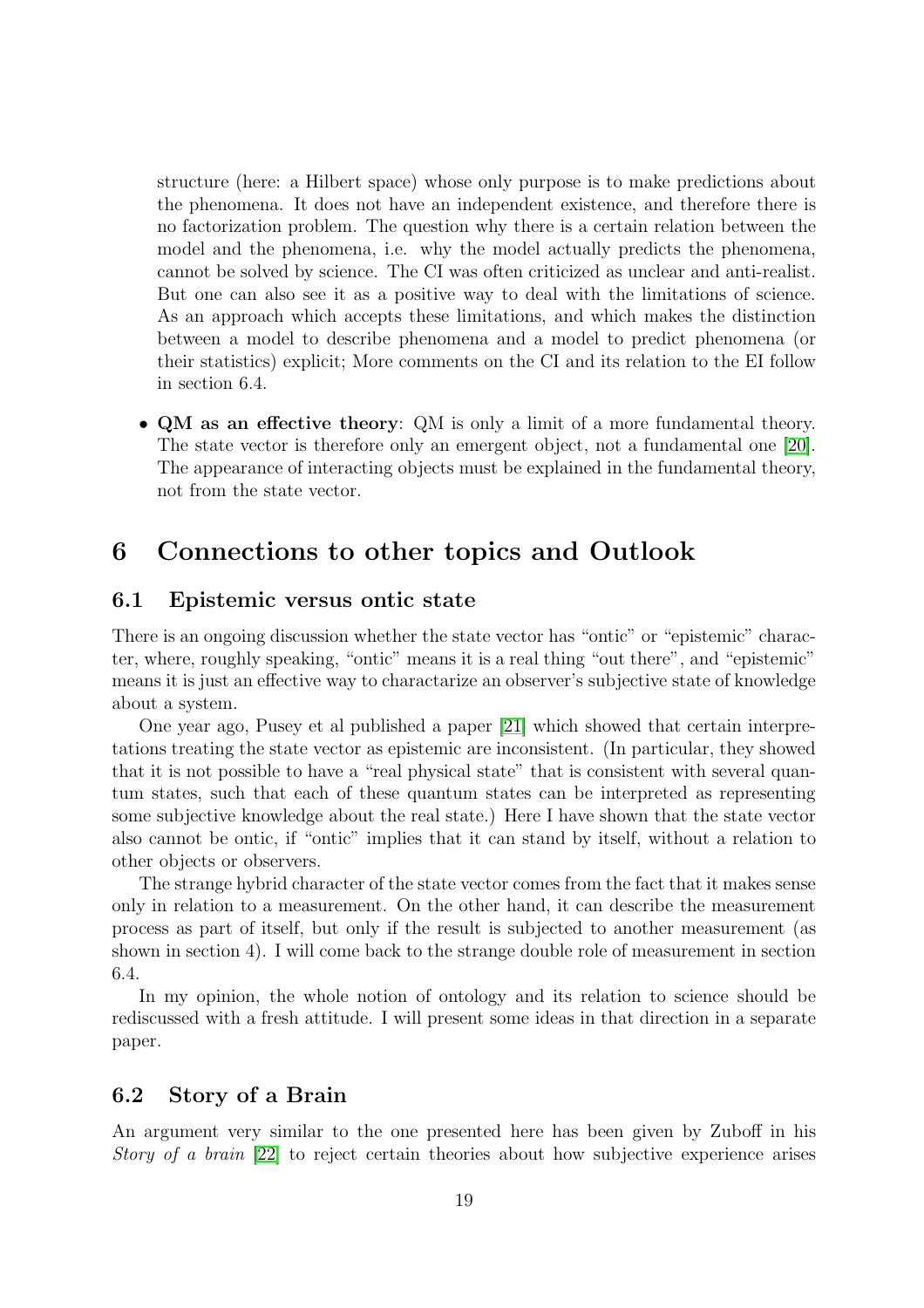from brain states. These theories contained certain assumptions about which aspects of the brain states are irrelevant to the generated experience. From these assumptions Zuboff constructed transformations of the geometry and sequence of the firing / nonfiring neurons, which should leave the experience unaffected. He was able to combine the transformations in such a way that finally the "brain" consisted of only one neuron which fires one single time. He concluded that if these theories were right, every possible subjective experience would be contained already in a single firing neuron. Hence these theories are inconsistent.

The analogy with the present argument is obvious. Zuboff's transformations correspond to the basis transformations in QM. Then it turns out there is a basis in which the state appears trivial, i.e. strucutureless. Therefore, the state is trivial and cannot explain (or is in contradiction with) the complicated patterns seen in the universe / in subjective experience.

It is instructive to see how Hofstadter and Dennett try to refute Zuboff's argument (they are proponents of these theories he has taken ad absurdum): They argue, if Zuboff's argument were right, one could also say that the entire information contained in all the books of the world are already contained in printing each letter from A to Z one single time.

But here is exactly the difference I have discussed in the context of QM: The books in the libraries are read by external observers. These observers read the books according to a specific basis: They read every line from left to right, each page from top to bottom etc. The books contain their information with respect to that "basis", and therefore printing each letter a single time is insufficient, because the corresponding "basis transformation" is not allowed. The flickering of the neurons, on the other hand, should lead to subjective experience per se, without the help of an external observer, and therefore without a preferred "basis". Therefore, Zuboff is right, and Dennett and Hofstadter are wrong.

### 6.3 Is the world a mathematical structure?

Tegmark has argued convincingly that science reduces the world to a mathematical structure [\[23,](#page-22-12) [24,](#page-22-13) [25\]](#page-22-14). I.e., the picture of the world that is created by science is a mathematical structure. In particular, in science it doesn't make sense to make a distinction between the structure and entities described by the structure, because there is nothing that science could say about such entities except for what is already contained in the structure.

Tegmark's view is clearly that this picture created by science is complete, i.e. the mathematical strucuture can stand on its own ground and is the world (or the multiverse) in which we live and are a part of.

This view is challenged by the argument I have given here. If we take QM in the EI, the mathematical structure is the state vector and its time evolution. This structure has actually turned out to be empty if it stands on its own. It becomes a nontrivial structure only in relation to an external observer, or through the interaction with an environment which is not part of the state vector already.

PWT doesn't seem to have this problem at first glance. The structure is now given by the state vector and the particle trajectories. But if we take the mathematical universe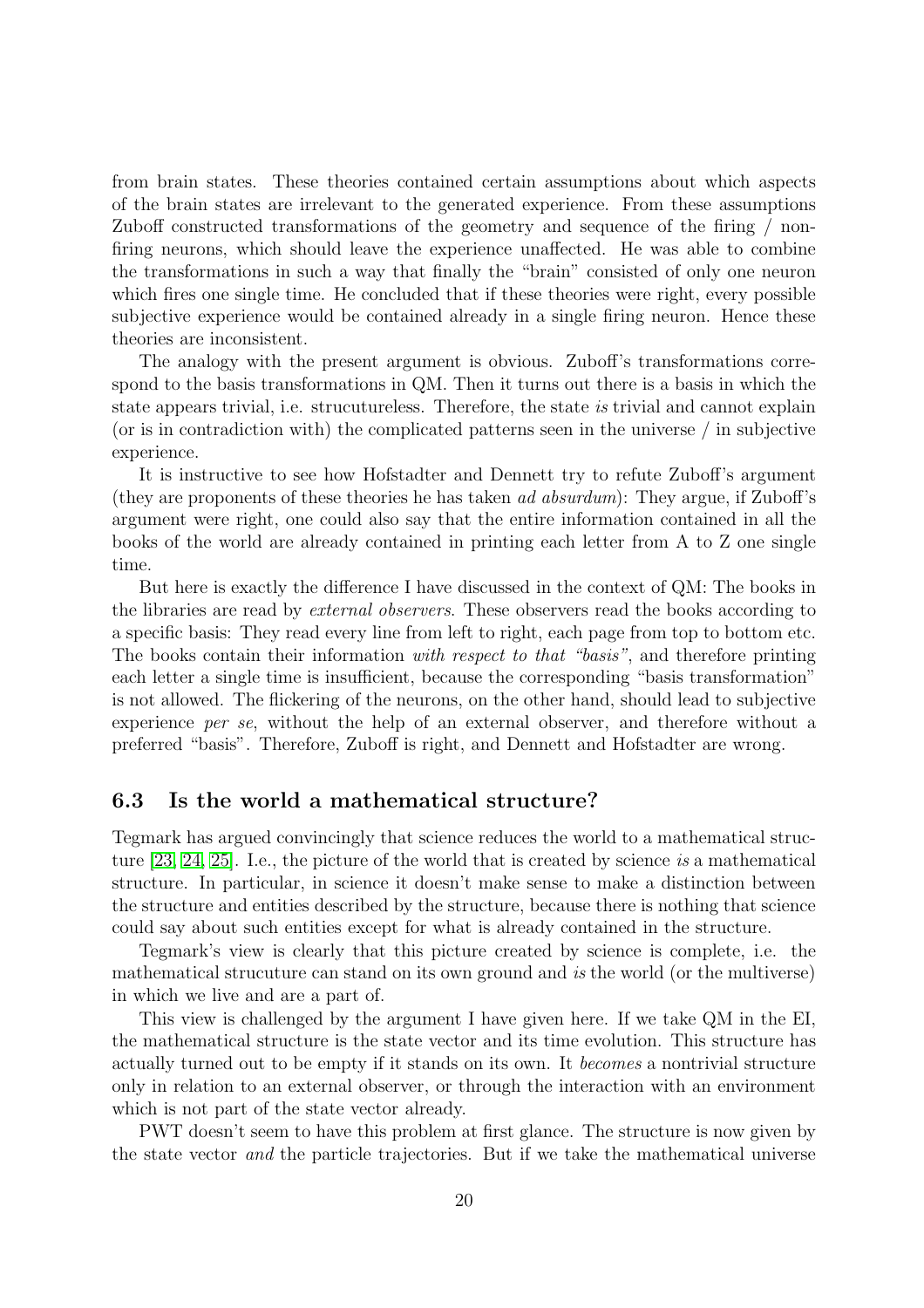serious, on a fundamental level we shouldn't even speak of particles as entities separate from the mathematical structure. There are *only the trajectories*, and it is a pure language convention to assign them to entities called particles. So, the trajectories form a set of 3n real-valued functions of time (where  $n$  is the number of particles). What kinds of transformations should we allow on the  $3n$  functions and claim that these transformations don't change the structure, or don't change the "information" contained in the structure? Why should we consider the  $3n$  functions as trajectories of n particles in 3 dimensions and not, say, of 3 particles in  $n$  dimensions? I.e. how is our observation of a 3-dimensional space filled with objects reflected in the "structure" of trajectories? It seems to me that we run into problems similar to the EI, and that the following statement is fundamental:

A structure is a structure only with respect to some observer or environment outside the structure who reads off the structure as a structure in a specific way.

This statement requires further discussion and justification. At the moment one can say that the only interpretation of QM which has this statement built in is the CI.

### 6.4 Schrödinger's Problem

In [\[26\]](#page-22-15), Schrödinger writes:

"The thing that bewilders us is the curious double role that the conscious mind acquires. On the one hand it is the stage, and the only stage on which this whole worldprocess takes place, or the vessel or container that contains it all and outside which there is nothing. On the other hand we gather the impression, maybe the deceptive impression, that within this world-bustle the conscious mind is tied up with certain very particular organs (brains), which [...] serve after all only to maintain the lives of their owners, and it is only to this that they owe their having been elaborated in the process of speciation by natural selection."

Schrödinger compares the situation with an artist who places a picture of himself as an inconsiderable minor character in one of his paintings. This seems to him the best allegory for the confusing double role of mind. On the one hand it is the artist who created everything; in the completed work, however, it is only an unimportant decoration which could have been left out without changing the total impression substantially.

The text is part of Schrödinger's philosophical work, at that time totally unrelated to QM. But now we see that the situation in QM is similar, if we replace "mind" by "measurement": In the CI, the measurement is central. It is the only stage on which the whole physics-bustle takes place, and the state vector is justified only as a model to predict the statistics of measurement results, with no independent existence. In the EI, the measurement process is just a little interaction process like many others, and is completely included in the picture of the state vector, as a "minor character" that could be missing without changing the picture substantially. This is the strange double role of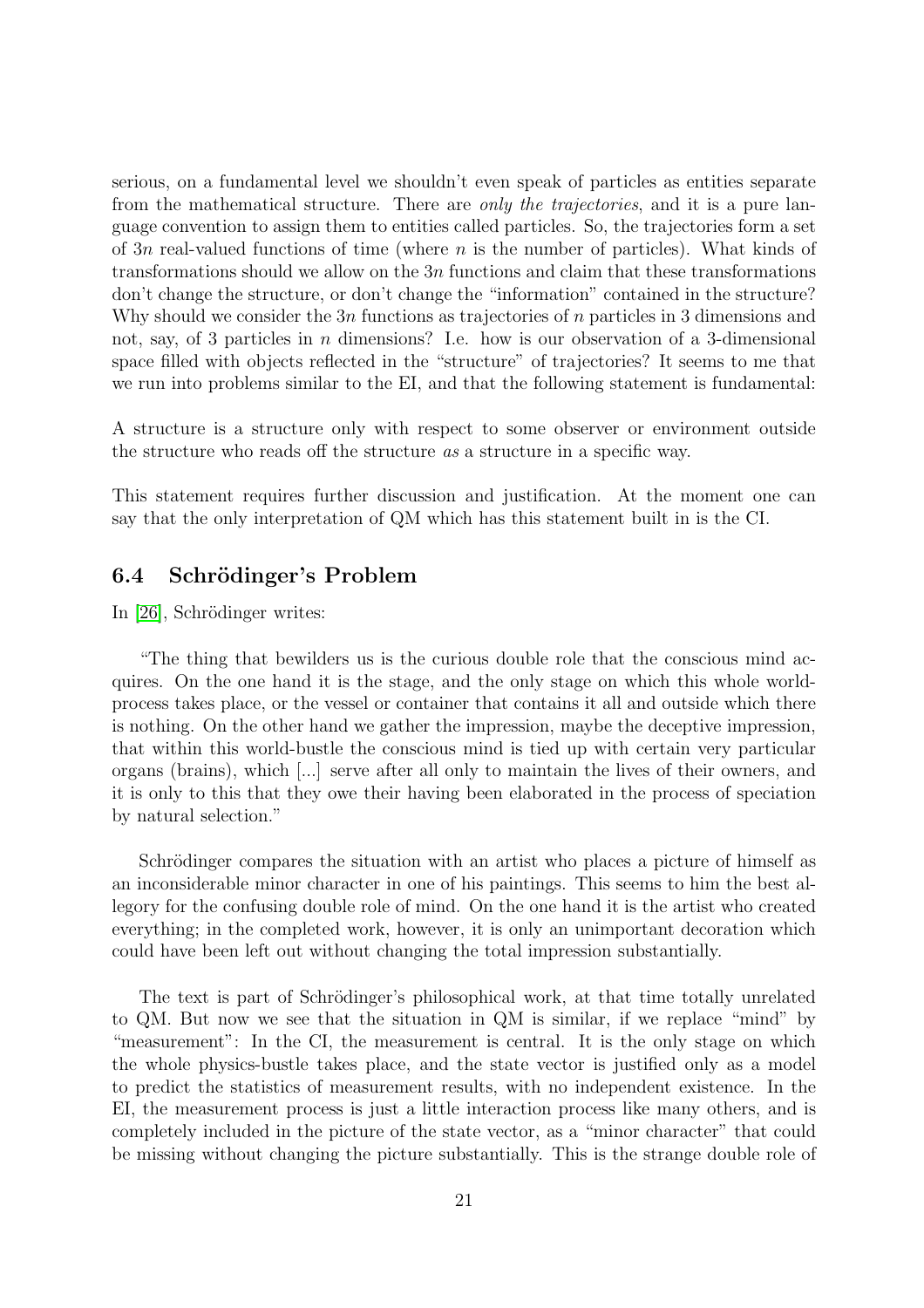the measurement.

It seems that one of these views alone cannot survive. If the CI is taken alone, one may respond: "But why should we mystify the measurement? I can model the measurement inside QM, as a part of the unitary evolution of the state vector, without giving it such a fundamental role." If, on the other hand, the EI is taken alone, we have seen that the resulting picture is not a picture anymore. It is an empty nothing. Only together, as complementary views on QM, the CI and EI make sense.

The strange double role of the measurement, just as the strange double role of the mind, is a problem most fundamentally related to what we do when we do science. We create a picture of objects; a picture created by subjects. The double role is fundamentally built into science. I conjecture it cannot be resolved within science.

# <span id="page-21-0"></span>References

- [1] H. Everett, "Relative State Formulation of quantum mechanics", Rev. Mod. Phys 29, 454 (1957)
- <span id="page-21-1"></span>[2] B. De Witt and N. Graham (eds.),"The Many-Worlds Interpretation of Quantum Mechanics", Princeton Univ. Press (1973)
- <span id="page-21-2"></span>[3] D. Deutsch, "Quantum Theory as a Universal Physical Theory", Int. Journal of Theoretical Physics 24, 1 (1985)
- <span id="page-21-4"></span><span id="page-21-3"></span>[4] E. Joos and H.D. Zeh, "The emergence of classical properties through interaction with the environment", Z. Phys. B 59, 223 (1985)
- [5] W.H. Zurek, "Decoherence and the Transition from Quantum to Classical", Physics Today 44, 36 (1991)
- <span id="page-21-5"></span>[6] E. Joos et al. "Decoherence and the Appearance of a Classical World in Quantum Theory", Springer (2003)
- <span id="page-21-6"></span>[7] M. Dugic, J. Jeknic-Dugic, "Which Multiverse?", [arXiv:1004.0148](http://arxiv.org/abs/1004.0148) [quant-ph] (2010)
- <span id="page-21-7"></span>[8] J. Jeknic-Dugic, M. Dugic, A. Francom, "Quantum Structures of a Model-Universe: Questioning the Everett Interpretation of Quantum Mechanics", [arXiv:1109.6424](http://arxiv.org/abs/1109.6424) [quant-ph] (2011)
- <span id="page-21-8"></span>[9] D. Wallace, "Worlds in the Everett Interpretation" Studies in the History and Philosophy of Modern Physics 33, 637 (2002)
- <span id="page-21-9"></span>[10] S. Foster und H. Brown, "On a recent attempt to define the interpretation basis in the many worlds interpretation of quantum mechanics", Int. Journal of Theoretical Physics 27, 1507 (1988)